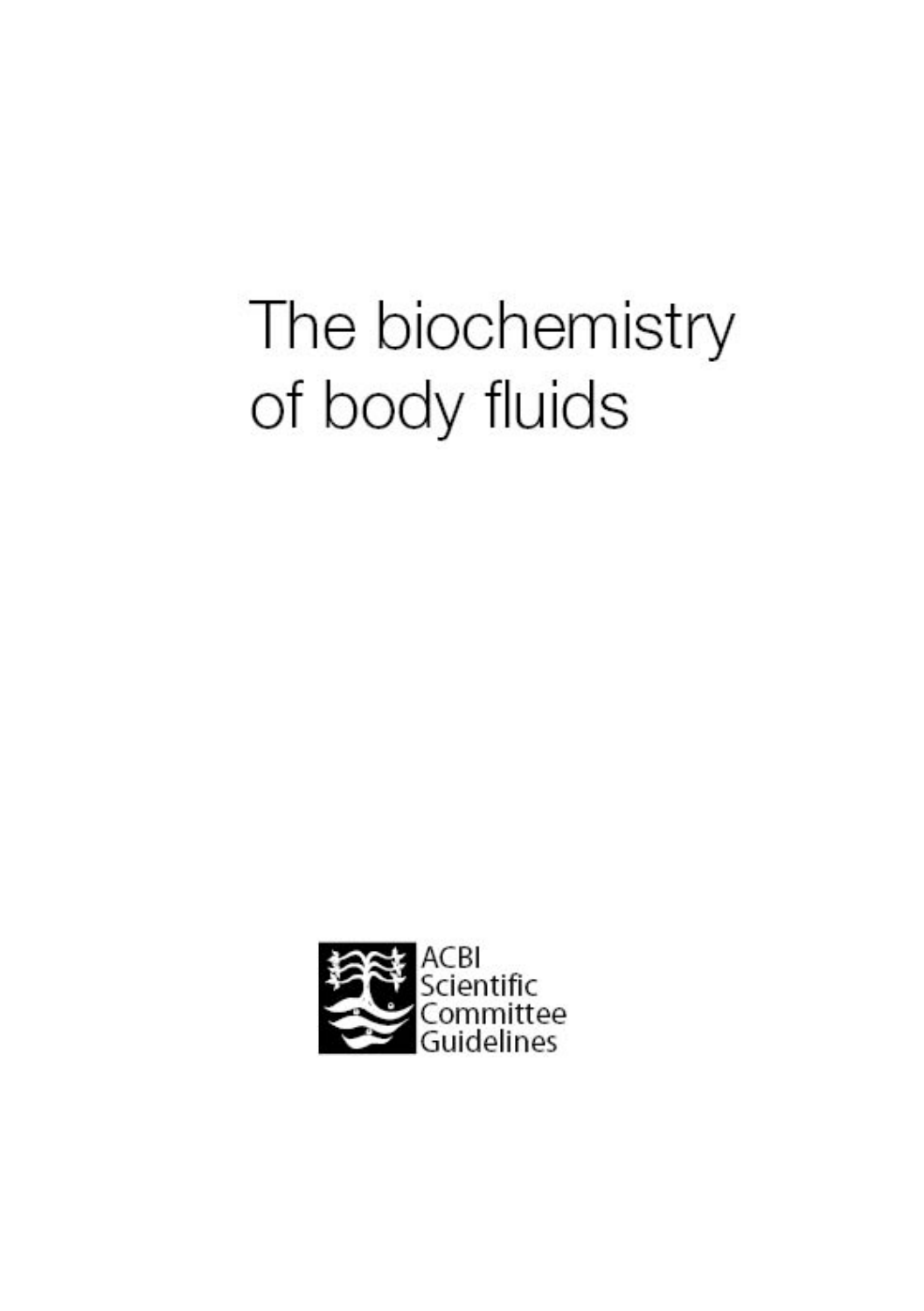# The Biochemistry of Body Fluids

Association of Clinical Biochemists in Ireland

Alan Balfe Mark Kilbane Stan Barry Peadar McGing Ophelia Blake Ruth O'Kelly Dermot Cannon Paula O'Shea Martin Healy

Editors: Dr Peadar McGing, Ms Ruth O'Kelly Guest Editor: Dr Yvonne O'Meara, Consultant Nephrologist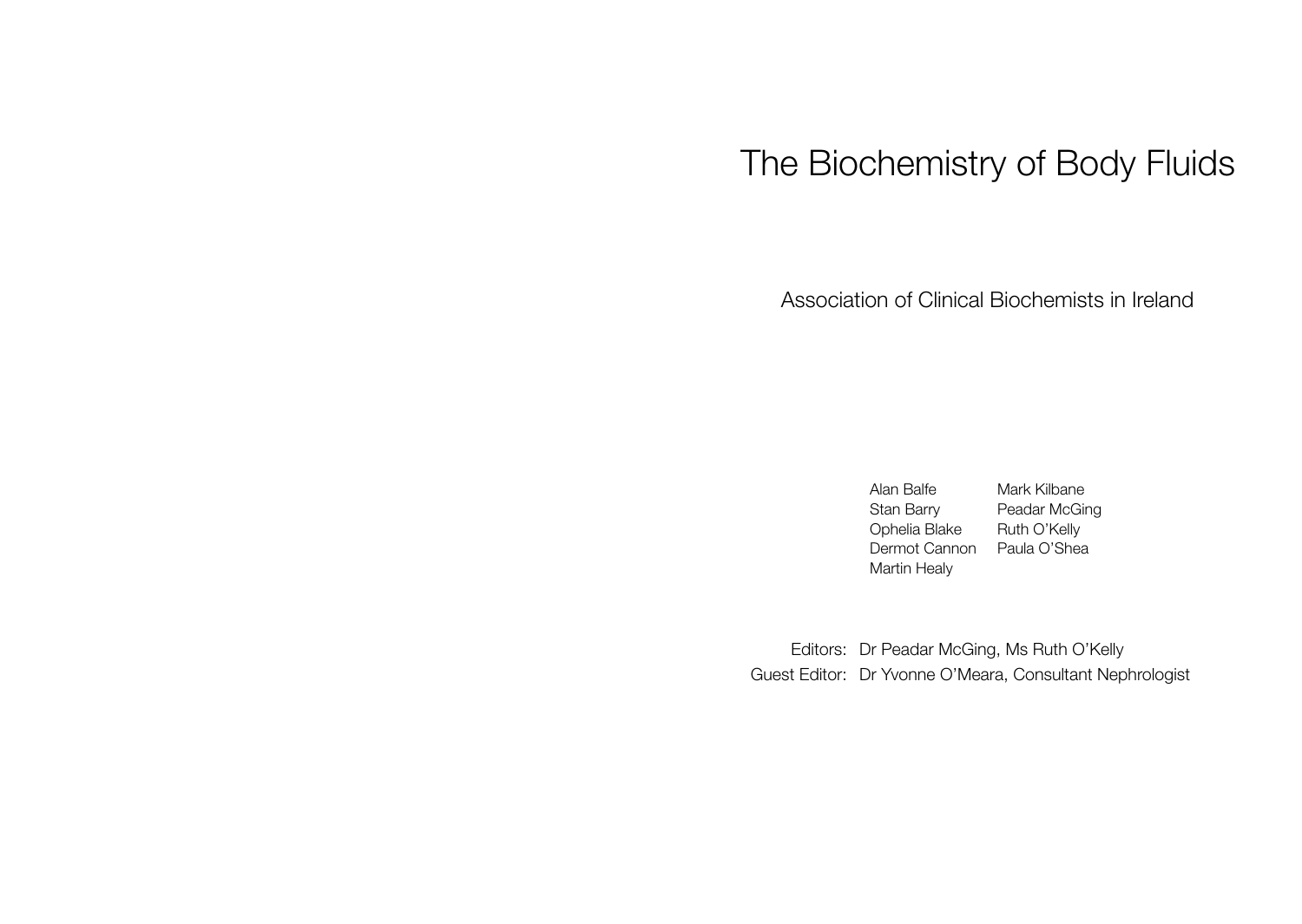# **Contents**

| Scientific Committee                                                  |                            |              |
|-----------------------------------------------------------------------|----------------------------|--------------|
| of the                                                                | Preface                    | $\vee$       |
| Association of Clinical Biochemists in Ireland<br>(ACBI)              | Introduction               | VII          |
|                                                                       |                            |              |
|                                                                       | Cerebral Spinal Fluid      | $\mathbf{1}$ |
|                                                                       | <b>Pleural Fluid</b>       | 11           |
| First edition: October 2009                                           | Pericardial Fluid          | 15           |
|                                                                       | Ascitic / Peritoneal Fluid | 17           |
|                                                                       | Sweat                      | 21           |
|                                                                       | <b>Amniotic Fluid</b>      | 25           |
|                                                                       | Saliva                     | 29           |
|                                                                       | Seminal Fluid              | 33           |
|                                                                       | <b>Synovial Fluid</b>      | 35           |
| Other booklets in this series                                         |                            |              |
| Guidelines on the use of biochemical cardiac markers and risk factors |                            |              |
| Guidelines on the use of therapeutic drug monitoring                  |                            |              |

Guidelines for the use of tumour markers

Produced by the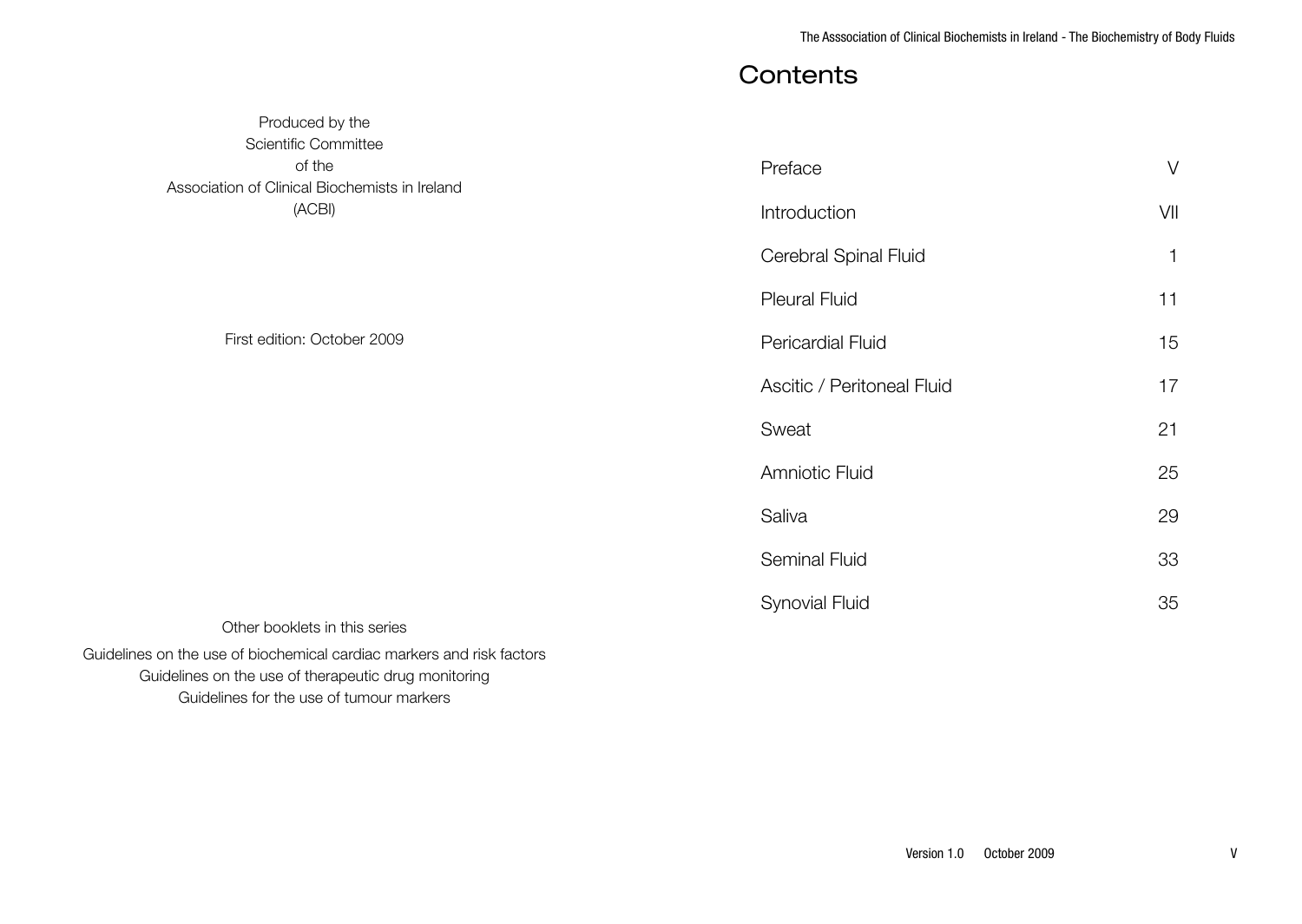# Preface

These Guidelines are the latest in a series commissioned and produced by the Scientific Committee of the Association of Clinical Biochemists in Ireland, to promote appropriate and effective use of the laboratory service. They are intended to be a concise reference document to assist practitioners in the Clinical Biochemistry field and those who order tests from the laboratory service, whether hospital- or community-based.

This volume deals with the analyses of body fluids other than blood and urine. It covers analytical issues, interpretation of results and limitations of testing. A section on sweat testing for cystic fibrosis is included in view of the high prevalence of this condition in Ireland, but it is emphasised that for best practice the performance of this test should be confined to specialised centres of excellence.

On behalf of ACBI Council, I thank the Scientific Committee and the individual authors for their work on this project, and also Dr. Yvonne O'Meara who kindly reviewed the penultimate draft, and made many helpful suggestions. Council is also grateful to Randox Laboratories Ltd. for their generous financial contribution to the printing costs.

Dr. Alan Balfe President ACBI

October 2009

VI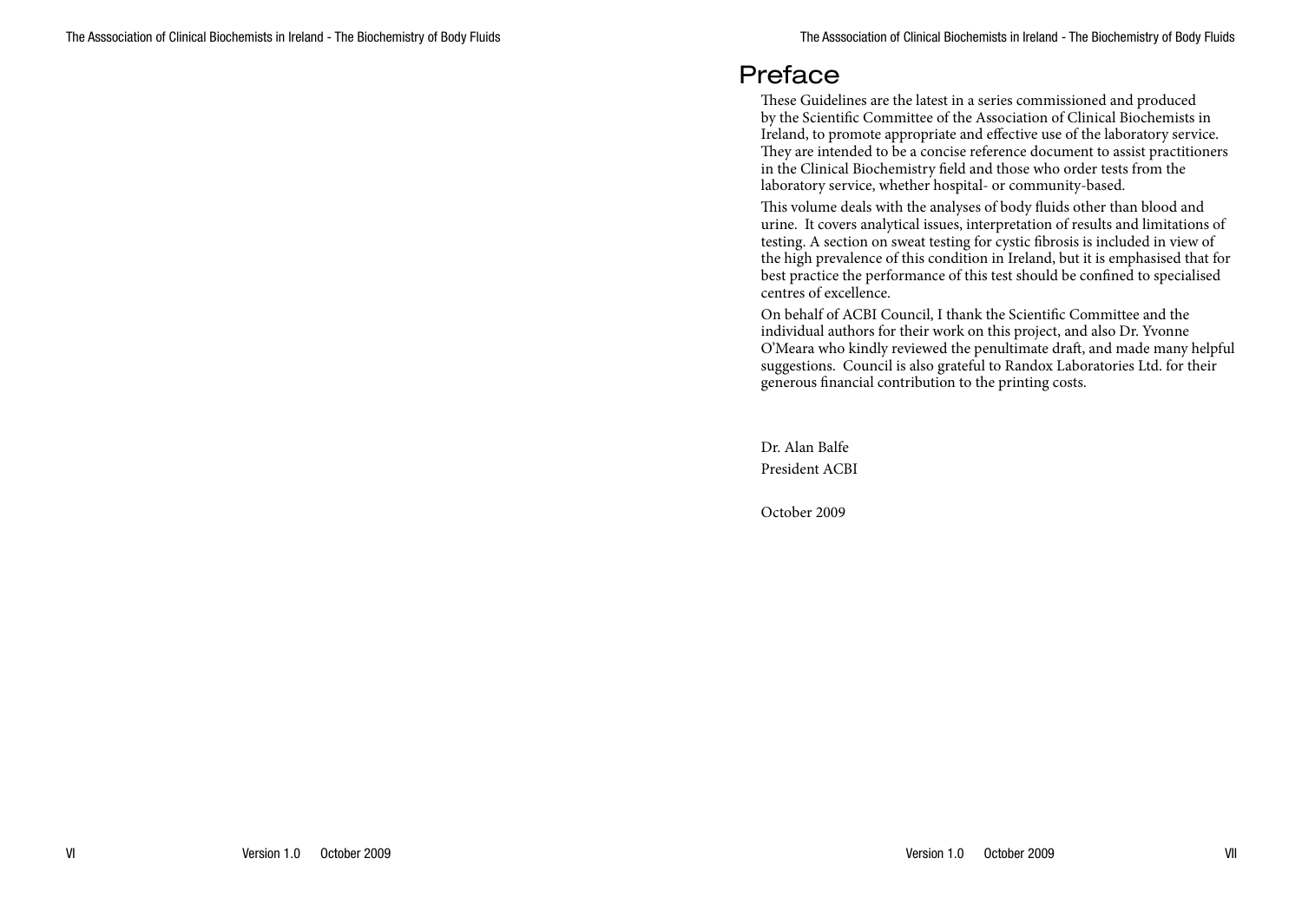# Introduction

We are all familiar with the use of blood and urine as interpretative tools in the diagnosis of disease. These fluids can tell us much about a patient from presence or absence of disease to its severity and the prognosis for the patient. However there are other bodily fluids with a story to tell.

Most fluids are ultra-filtrates of blood that have undergone processing by the relevant tissues while some are produced by active transport. These fluids may contain bio-markers that are not found in blood or are at different concentrations than in blood. Some fluids are present in the healthy population while some are only found in the disease state. Amniotic fluid is only found in pregnancy while pleural fluid is usually only seen in noticeable quantities in disease.

#### Analytical Issues

Although the presence or absence of a bio-marker in a fluid may be sufficient to diagnose disease, in many conditions the concentration of the analyte in disease relative to the concentration in health is itself diagnostic. This may be problematic in rarer fluids where reference ranges have not been established. Comparison of the fluid level of an analyte with the level of that analyte in the patient's serum has also proved of value.

Matrix (i.e. the components of a sample other than the analyte) is a very important factor in chemical analysis. Different matrices seen in the various body fluids affect biochemical assays in potentially two main ways – the assays themselves and the methods used for assay quality assurance.

Quality assurance may be an issue because internal quality control material and external quality assessment material are usually serum or urine based. Matrix effects may not be taken into consideration if assay performance is monitored using these controls.

In such circumstances it may be necessary to exchange samples with other sites performing similar assays if a diagnostic service is to be offered.

With the exception of blood, urine and CSF, method validation for other fluids has not been carried out and this could prohibit their use in routine diagnosis. However the valuable information that may be obtained through using less common body fluids helps the individual patient and our understanding of the disease processes.

New techniques may improve the usefulness of these fluids. Mass spectrometry and proteomics will soon become the most powerful diagnostic tools in medicine. Fluids containing biomarkers at low concentration or of unknown significance will benefit from more sensitive techniques.

Notwithstanding the difficulties potentially arising from the lack of manufacturers' validation of biochemical analyses in fluids, the considerable experience which has been built up for the most commonly used tests makes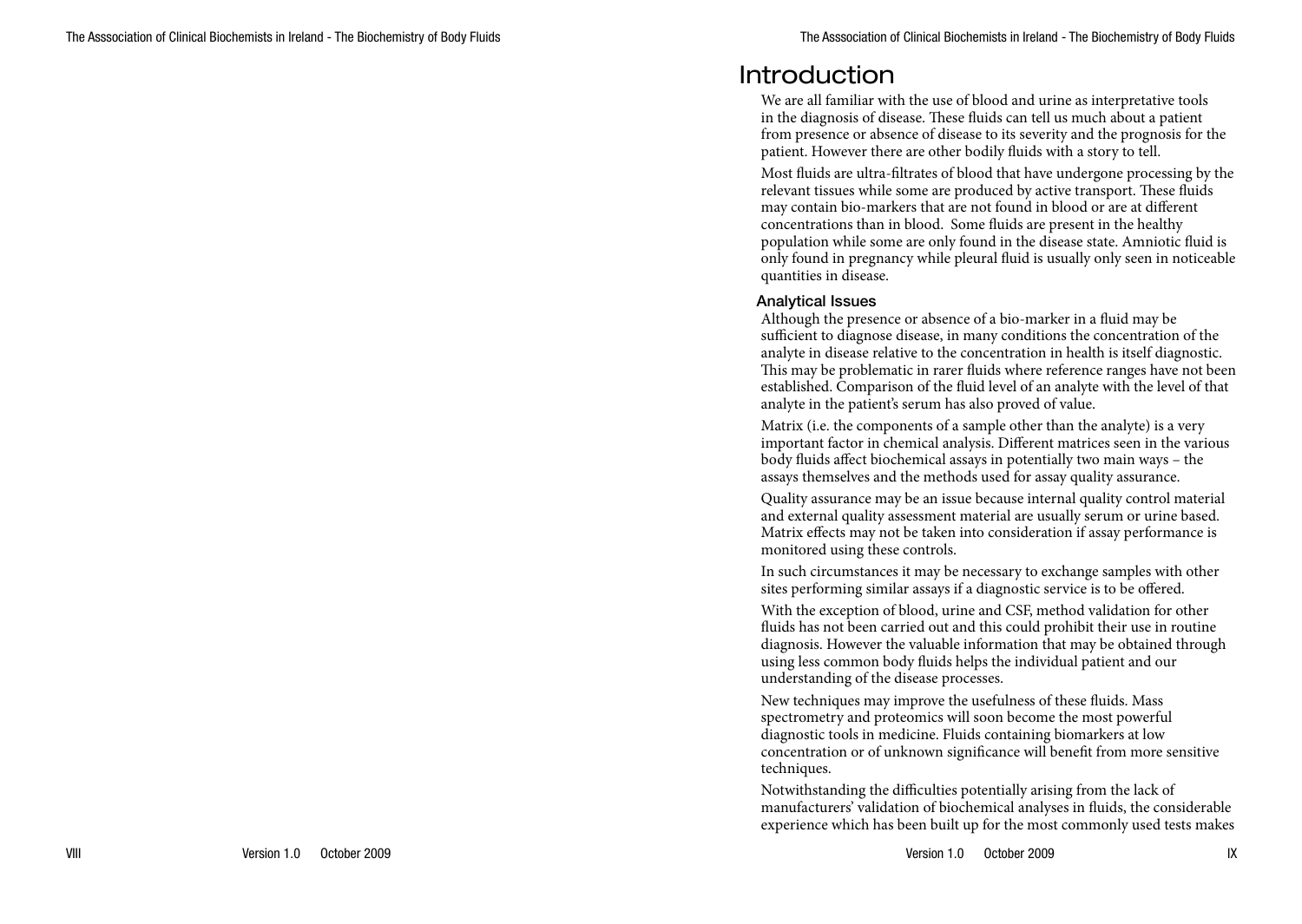them valuable clinical aids when used appropriately.

This booklet aims to explain the use of bichemical tests for fluids, other than blood and urine, and how they may help us in the diagnosis of patients and thus facilitate appropriate and effective treatment.

A table of factors affecting analysis is included for easy reference.

| <b>Fluid</b>                                   | Common<br>Tests                                                                             | Pre-analytical<br><b>Factors</b>                                                                                                                                               | <b>Analytical</b><br><b>Factors</b>                               | Post-<br>analytical<br><b>Factors</b>                                | Interpretative<br><b>Notes</b>                                                                                                                                     |
|------------------------------------------------|---------------------------------------------------------------------------------------------|--------------------------------------------------------------------------------------------------------------------------------------------------------------------------------|-------------------------------------------------------------------|----------------------------------------------------------------------|--------------------------------------------------------------------------------------------------------------------------------------------------------------------|
| <b>Amniotic</b><br><b>Fluid</b>                | <b>Bilirubin</b>                                                                            | Protect from light                                                                                                                                                             | Centrifuge<br>before<br>analysis                                  | Use Liley<br>or Queenan<br>chart to<br>interpret<br>absorbances      | <b>Gestation date</b><br>required                                                                                                                                  |
| <b>CSF</b>                                     | Glucose                                                                                     | Preserve glucose                                                                                                                                                               |                                                                   |                                                                      |                                                                                                                                                                    |
|                                                | Protein                                                                                     |                                                                                                                                                                                |                                                                   | Note red cell<br>count                                               |                                                                                                                                                                    |
|                                                | <b>Bilirubin</b>                                                                            | Protect bilirubin<br>from light                                                                                                                                                |                                                                   |                                                                      |                                                                                                                                                                    |
| <b>Pericardial</b><br><b>Fluid</b>             | Protein<br>LDH                                                                              |                                                                                                                                                                                |                                                                   |                                                                      | Light's Criteria                                                                                                                                                   |
| <b>Peritoneal</b><br>/ Ascitic<br><b>Fluid</b> | Protein<br>Albumin<br>I DH<br>Amylase<br><b>Triglyceride</b><br>Haematology<br>Microbiology | Microbiological<br>tests should be<br>performed first<br>before distributing<br>to other<br>laboratories.<br><b>Blood and fluid</b><br>samples should be<br>taken concurrently | Fluid and<br>blood<br>albumin<br>measured<br>to calculate<br>SAAG |                                                                      | Light's Criteria<br>Blood should also<br>be analysed for<br>liver function tests<br>(including Albumin,<br>total protein), renal<br>function tests, and<br>amylase |
| <b>Pleural</b><br><b>Fluid</b>                 | Protein<br>LDH                                                                              |                                                                                                                                                                                |                                                                   |                                                                      | Light's Criteria<br>Measure plasma<br>/ serum LDH and<br>Protein simultaneously                                                                                    |
|                                                | Glucose                                                                                     | Preserve glucose                                                                                                                                                               |                                                                   |                                                                      |                                                                                                                                                                    |
|                                                | рH                                                                                          | As soon as fluid is<br>collected, take a<br>sample into 'blood<br>qas' tube and<br>expel all air                                                                               | Analyse<br>anaerobically<br>as blood gas                          |                                                                      |                                                                                                                                                                    |
| <b>Saliva</b>                                  | Free<br>hormones<br>Drugs                                                                   | Use commercial<br>collecting device                                                                                                                                            | Freeze to<br>remove<br>viscosity                                  | Dehydration<br>or oral<br>contamination<br>may invalidate<br>results | Cut offs for dynamic<br>function tests need to<br>be established                                                                                                   |
| <b>Seminal</b><br><b>Fluid</b>                 | Enzymes                                                                                     | Sample must be<br>received within 2<br>hours of collection                                                                                                                     |                                                                   |                                                                      |                                                                                                                                                                    |
| <b>Sweat</b>                                   | Chloride                                                                                    | Infants should be<br>more than 2 weeks<br>and 3kg in weight<br>Secretion rate of<br>sweat not less<br>than 1q/m <sup>2</sup> /min<br>required                                  | Elute sweat<br>from filter<br>paper for<br>at least 40<br>minutes |                                                                      | Sodium should not be<br>interpreted without<br>chloride                                                                                                            |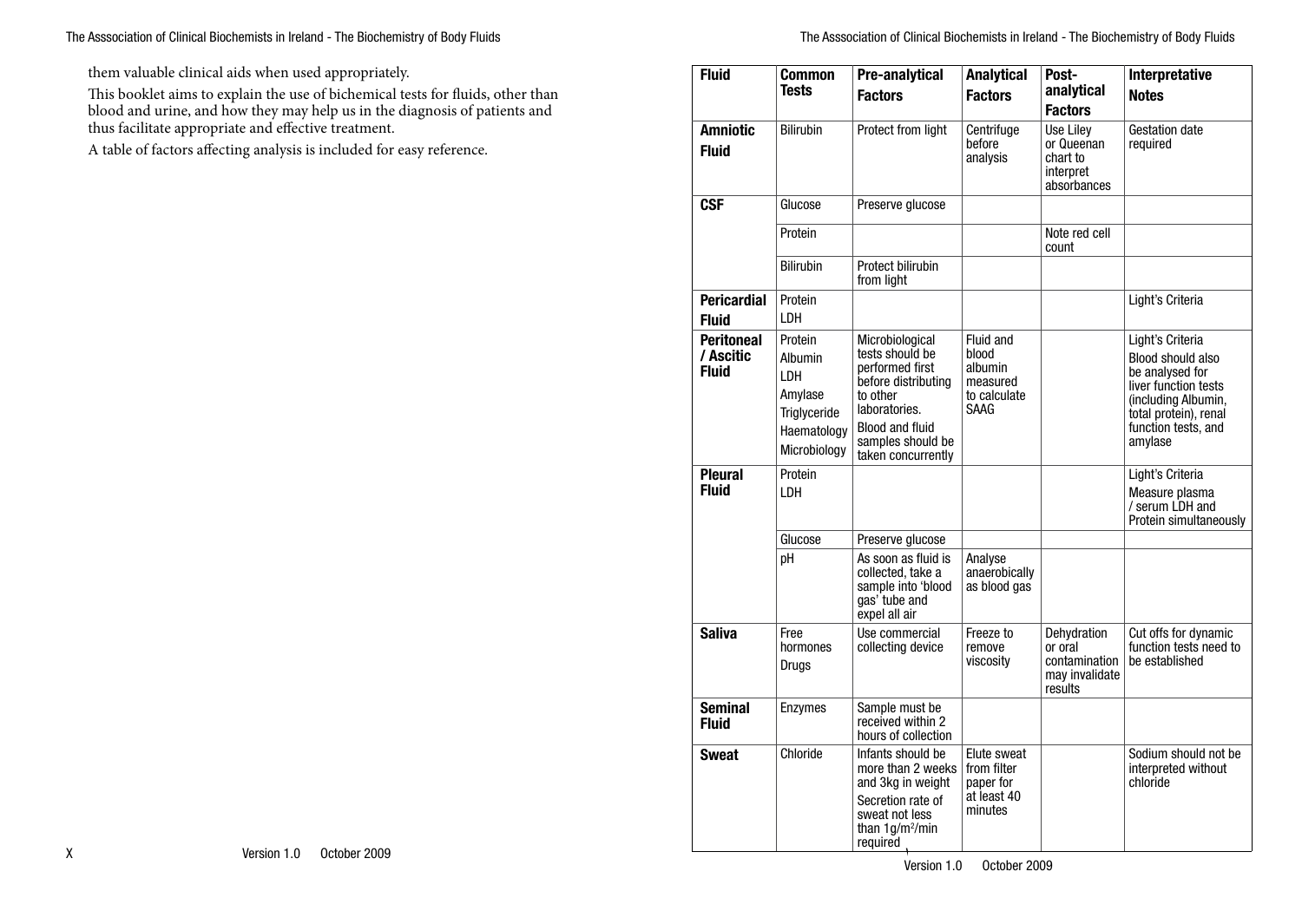# Cerebral Spinal Fluid

#### **Physiology**

The cerebral spinal fluid (CSF) is a clear bodily fluid that occupies the space between the arachnoid mater (meninges) and the pia mater. It constitutes the content of all intra-cerebral ventricles, cisterns and sulci, as well as the central canal of the spinal cord. It is formed in the choroid plexus by both filtration and active transport. In normal adults approximately 20mL is produced each hour, and the CSF volume is 125mL to 150mL. CSF has multiple functions - it protects the brain from sudden changes in pressure, it maintains a stable chemical environment and it removes waste products of cerebral metabolism.

#### Pathology

Afflictions of the CNS causing changes in the macroscopic, microscopic and chemical composition of CSF are diverse, each with its own pathogenetic mechanism. Some categories of primary CNS pathology reflected in CNS analysis include, haemorrhage, infections, malignancy and demyelinating disease[1].

Haemorrhage, with red blood cells in the CSF, may be secondary to:

- Hypertensive intracerebral haemorrhage into ventricles,
- rupture of a berry aneurysm with bleeding into the subarachnoid space,
- • extension of a traumatic haematoma,
- bleeding from vascular malformations.

**Meninigitis** is an inflammation of the lepto meninges, usually caused by infection. Infecting organisms include bacteria, viruses, fungi and parasites. Microorganisms may reach the brain by haematogenous spread or by direct extension from sinuses, accessory structures (teeth) and via peripheral nerves.

**Malignant tumours** may shed cells into the CSF. Primary tumours e.g. gliomas may spread along the subarachnoid space. They are more common in ventricular than lumbar fluid [2]. Metastatic (secondary) tumours reach the brain by haematogenous spread and may involve the parenchyma or meninges.

**Demyelinating diseases** may produce CSF abnormalities by several mechanisms. Products of demyelination may be present in the fluid (eg myelin basic protein); leucocytes from lesional tissue may shed into the fluid; and increased oligoclonal immunoglobulins produced by local synthesis at the site of lesional tissue may be washed into the fluid.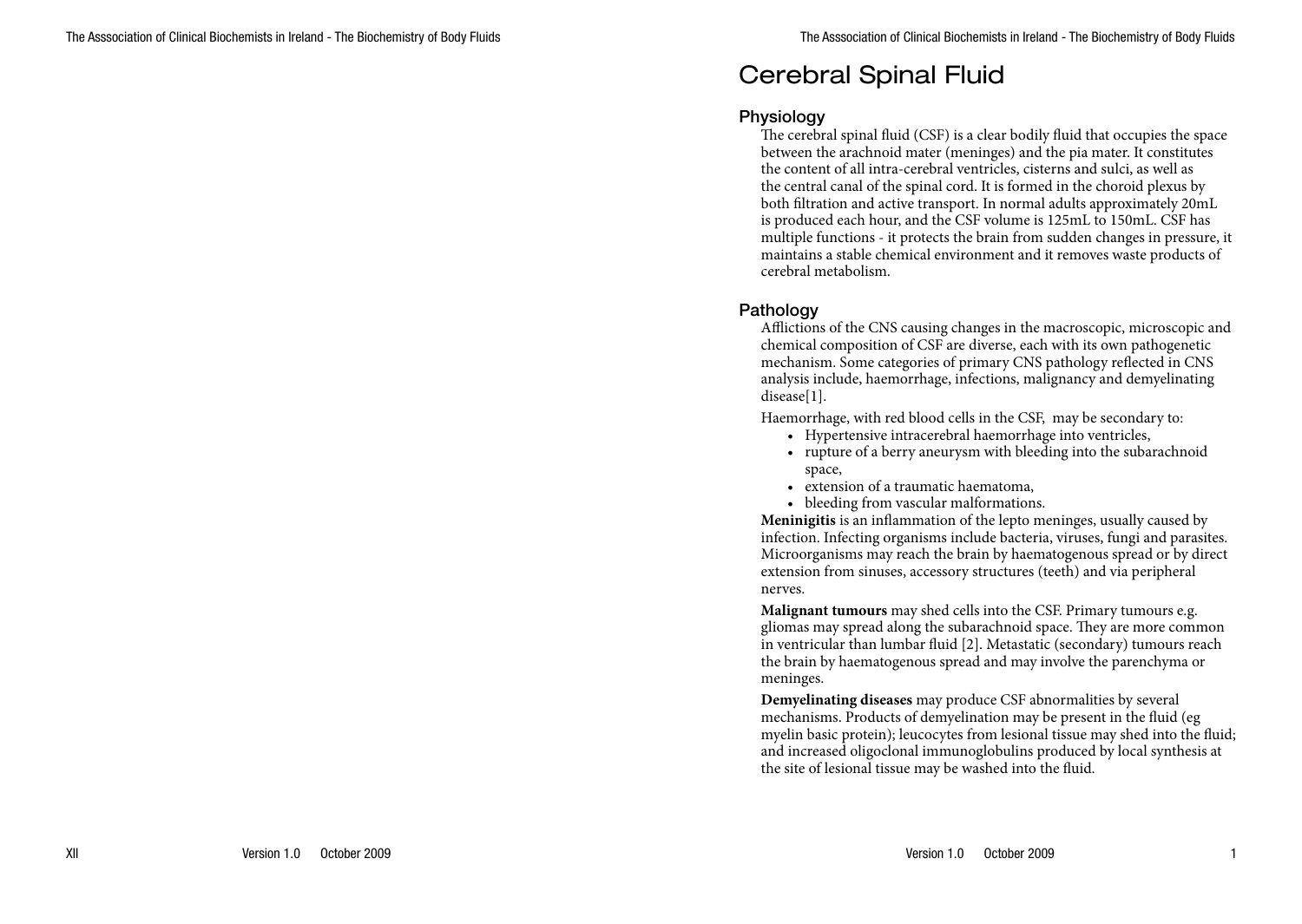# Diagnostic Use

Cerebrospinal fluid can be tested for the diagnosis of a variety of neurological diseases. Cell count, levels of protein and glucose, and cell culture are the most frequently requested tests on CSF, which is obtained by lumbar puncture (LP). These parameters are helpful in the diagnosis of subarachnoid hemorrhage and central nervous system infections. More sophisticated markers, such as oligoclonal bands, are characteristic of an ongoing inflammatory condition (e.g multiple sclerosis). A β2 transferrin assay is highly specific and sensitive for the detection for CSF leakage.

Typical laboratory findings in viral meningitis include:

- The CSF white blood count (WBC) is usually less than  $250/\mu L$ , and almost always less than 2,000/μL [3]. The differential shows a predominance of lymphocytes [4].
- The CSF protein concentration is typically less than  $1.5g/L$ . It has been estimated that a CSF protein concentration >2.2g/L reduces the probability of viral infection to 1% or less [3].
- The CSF glucose concentration is usually more than 50% of serum concentration, but moderately reduced values are occasionally seen with herpes simplex virus, mumps, some enteroviruses, and lymphocytic choriomeningitis virus.

Typical laboratory findings in bacterial meningitis include.

- A CSF WBC count above  $1000/\mu L$ , usually with a neutrophilic predominance
- A CSF protein concentration above  $2.5$  g/L
- • A CSF glucose concentration below 2.5 mmol/L

Note that the range of CSF values in bacterial meningitis is so wide that there is substantial overlap with the findings in viral meningitis.

Lumbar puncture can also be performed to measure the intracranial pressure, which may be increased in certain types of hydrocephalus.

# Biochemical Tests Performed Routinely on CSF

#### Protein

Proteins are largely excluded from the CSF by the blood-CSF barrier. Proteins gaining access to the CSF primarily reach the CSF by transport within pinocytotic vesicles traversing capillary endothelial cells. The normal CSF protein concentration in adults ranges from 0.15 to 0.45 g/L [5]. CSF protein concentrations in premature and term neonates normally range between 0.2 and 1.7g/L [6]. CSF protein can be falsely elevated in the presence of RBCs from subarachnoid haemorrhage or traumatic LP. The presence of CSF bleeding results in approximately 0.01g of protein/L per  $1000$  RBCs/ $\mu$ L. When assessing the potential effect of CSF bleeding on an elevated CSF protein concentration, the CSF protein concentration and RBC count should be performed on the same sample of CSF.

Elevations in the CSF protein concentration can occur in both infectious and non-infectious conditions, including conditions associated with obstruction to CSF flow. CSF protein elevations may persist for weeks or months following recovery from meningitis and have little utility in assessing cure or the response to therapy [3]. Elevated protein levels may aid in diagnosis of inflammatory conditions such as Guillain Barré Syndrome, where levels of over 1g/L are often seen.

#### Glucose

The glucose concentration in CSF is maintained by both facilitated transport and simple diffusion. Glucose is removed from the CSF by transport across capillaries and arachnoid villi but also is utilized by cells lining the ventricular cavities and subarachnoid spaces. As a result, it normally takes several hours for the serum glucose to equilibrate with the CSF glucose. The CSF-to-serum glucose ratio is approximately 0.6 in normal individuals; ventricular CSF has a higher glucose concentration than CSF in the lumbar space by 0.33 to 1.0 mmol/L [7].

The CSF glucose concentration may be altered in a variety of pathologic conditions. Abnormally low CSF glucose concentrations can occur in bacterial meningitis and mycobacterial and fungal CNS infections. During recovery from meningitis, CSF glucose concentration tends to normalize more rapidly than do the CSF cell count and protein concentration. Low CSF glucose concentrations can also be observed in CNS infections due to *M. pneumoniae* and non-infectious processes, including malignant processes infiltrating the meninges, subarachnoid haemorrhage, and CNS sarcoidosis. However, CSF glucose concentrations less than1.0 mmol/L are strongly predictive of bacterial meningitis. The CSF glucose concentration is typically normal during viral CNS infections, although exceptions have been reported in patients with meningoencephalitis due to mumps, enteroviruses, lymphocytic choriomeningitis (LCM), herpes simplex, and herpes zoster viruses. The CSF-to-serum glucose ratio has limited utility in neonates and in patients with severe hyperglycemia. CSF glucose concentrations rarely exceed 16 mmol/L, even in patients with severe hyperglycemia.

# Biochemical Tests Performed in Specific Clinical Circumstances Immunoglobulins

Immunoglobulins are almost totally excluded from the CSF in healthy individuals. The normal blood to CSF ratio of IgG is 500:1 or more. Elevations in immunoglobulin concentrations in CSF may occur in any disorder that disrupts the blood-brain barrier. Thus, an elevated CSF IgG concentration has limited diagnostic utility.

# CSF IgG Index

Increased levels of CSF IgG can be due to excess production of IgG within the CNS (multiple sclerosis and several other diseases) or it can be due to leakage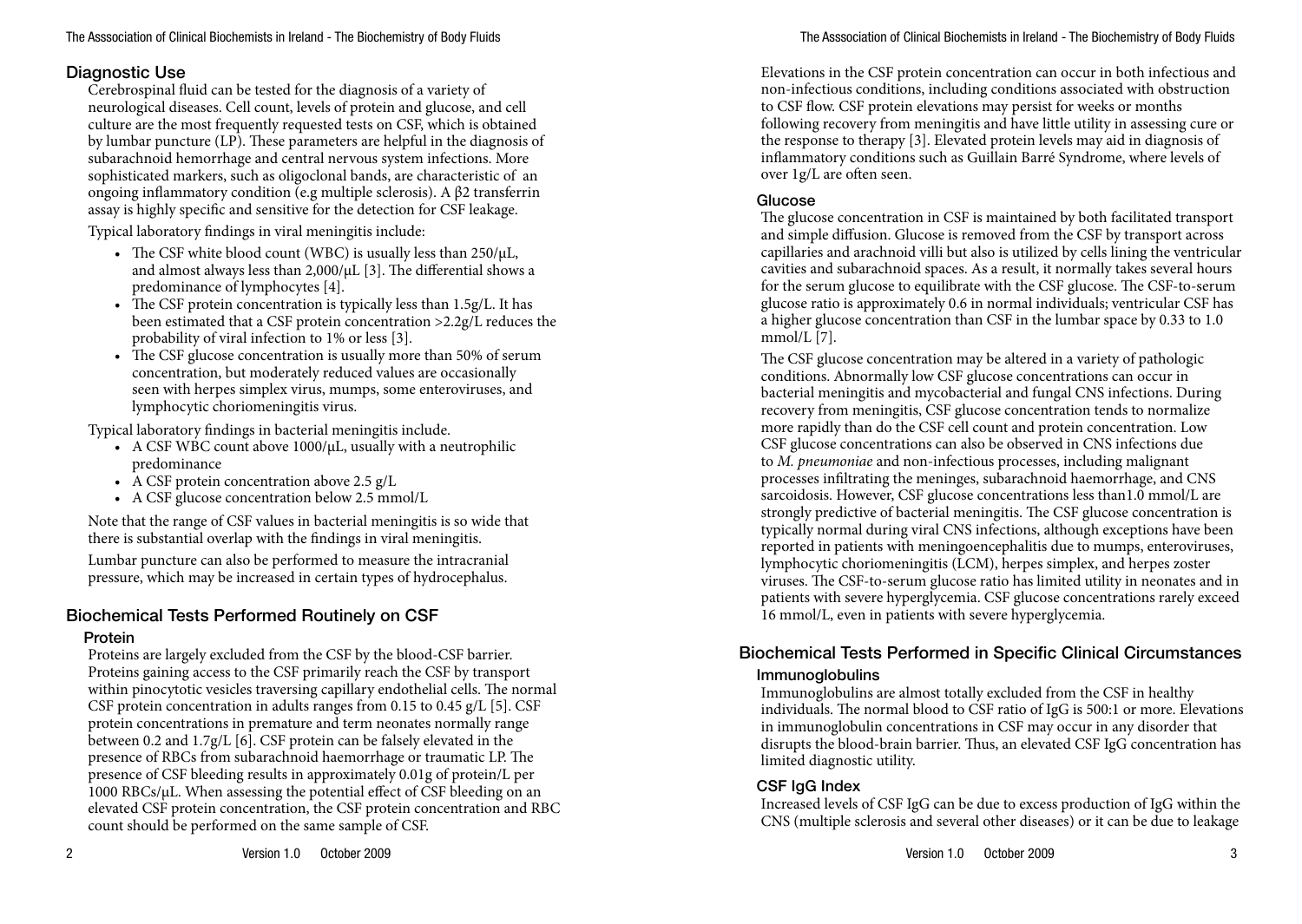of plasma proteins into the CSF (inflammation or trauma). To discriminate between these two possibilities, the IgG index is calculated from IgG and albumin measurements performed in CSF and serum [8] using the following equation:

IgG index = [IgG (CSF) / IgG (serum)] / [Albumin (CSF) /Albumin (serum)]

An elevated IgG index (>0.66), which indicates increased production of IgG within the central nervous system, is found in about 90% of cases of MS.

#### Lactate

 The CSF lactate level normally parallels blood concentrations. With biochemical alterations in the CNS, CSF lactate values change independently of blood values. Increased CSF concentrations are noted in CVA, intracranial haemorrhage and epilepsy. CSF lactate concentration has been observed to rise in experimental and clinical cases of bacterial meningitis [9, 10].In one study of infection following neurosurgical procedures, lactate levels had a higher sensitivity and specificity than determinations of the ratio of CSFto-blood glucose [10]. Despite these data, testing for CSF lactate levels is not often performed in clinical practice because many physicians perceive that this test does not offer substantially more information than standard CSF analysis for the diagnosis of bacterial meningitis and there have been inconsistencies in the reported diagnostic power of the test [11].

#### Respiratory Chain Disease

For investigation of respiratory chain disorders quantitative amino acids in plasma and urinary organic acids are the investigations of choice. Where CSF is available an elevated CSF to blood lactate ratio is considered a useful test in the investigation of suspected mitochondrial disorders. In these conditions the blood lactate may be normal or only slightly raised with an inappropriately high CSF lactate. The finding of a normal concentration of lactate in blood and CSF does not always exclude a respiratory chain defect. Where there is a strong clinical suspicion of such a defect, pre- and post-prandial lactate may be measured (sometimes a glucose tolerance test is performed with simultaneous determination of blood lactate). Under these conditions, lactate concentrations in blood remain nearly constant or increase only slightly, but in a respiratory chain defect a pathological increase may occur [12].

#### Xanthochromia

Xanthochromia, a yellow or pink discoloration of the CSF, represents most often, the presence of haemoglobin degradation products and indicates that blood has been in the CSF for at least two hours (e.g subarachnoid haemorrhage). Following haemorrhage into CSF red blood cells rapidly undergo lysis and phagocytosis. The breakdown of haemoglobin first to oxyhaemoglobin (pink), and later to bilirubin (yellow), leads to a discoloration of the CSF known as xanthochromia. In most patients,

xanthochromia is first evident two to four hours after RBCs have entered the subarachnoid space, is visible within 12 hours in over 90 % of patients with a subarachnoid haemorrhage, and persists for two to four weeks. Other causes of xanthochromia include increased CSF concentrations of protein  $(21.5$ g/L), systemic hyperbilirubinaemia (serum bilirubin >200 μmol/L approx), and traumatic lumbar puncture.

A recognised indication for LP is suspected subarachnoid haemorrhage in a patient with a negative CT scan. Since RBCs in the CSF can reflect a traumatic tap, an important finding in this setting is xanthochromia. Timing of the LP is critical, and should be performed >12hr after the onset of symptoms. Although xanthochromia may be confirmed visually, evidence indicates that this is not reliable, and laboratory confirmation of the presence of bilirubin using spectrophotometry is more sensitive and highly recommended [13,16]. Clearing of blood (a declining RBC count with successive collection tubes) is purported to be a useful way of distinguishing a traumatic LP from SAH. However, this is an unreliable sign of a traumatic tap, since a decrease in the number of RBCs in later specimens can occur in SAH. This method can reliably exclude SAH only if the last or final collection specimen is normal.

#### CSF Oligoclonal Bands

The immunoglobulins in CSF are compared with those in serum by isoelectric focussing and 'oligoclonal' bands identified (as opposed to 'monoclonal' bands such as are produced in serum by a myeloma or the 'diffuse polyclonal bands' of normal immunoglobulins). It is possible to identify whether the oligoclonal immunoglobulins originate from outside or from within the CNS. Intrathecal synthesis of oligoclonal immunoglobulins is associated with inflammation within the CNS. It is typically found in demyelinating diseases such as MS but may also be seen in infections and autoimmune diseases.

Electrophoresis and Isoelectric Focusing are two methods for separating the proteins in a biological fluid. A patient's CSF and serum are run side-by-side using either of these two techniques. Following the separation step, a protein stain is applied to both specimens, and the banding patterns of the proteins in CSF and serum are compared to one another. The presence of two or more IgG bands in CSF that are not present in serum is a positive test for oligoclonal banding. About 90% of MS patients show oligoclonal banding in their CSF.

#### Myelin Basic Protein

Myelin basic protein is a major component of myelin. Increased concentrations of myelin in CSF indicate that demyelination is taking place. This process is not specific for MS, as other inflammatory diseases of the CNS can also cause elevation of myelin basic protein. However, this test may be useful in assessing disease activity in cases of established Multiple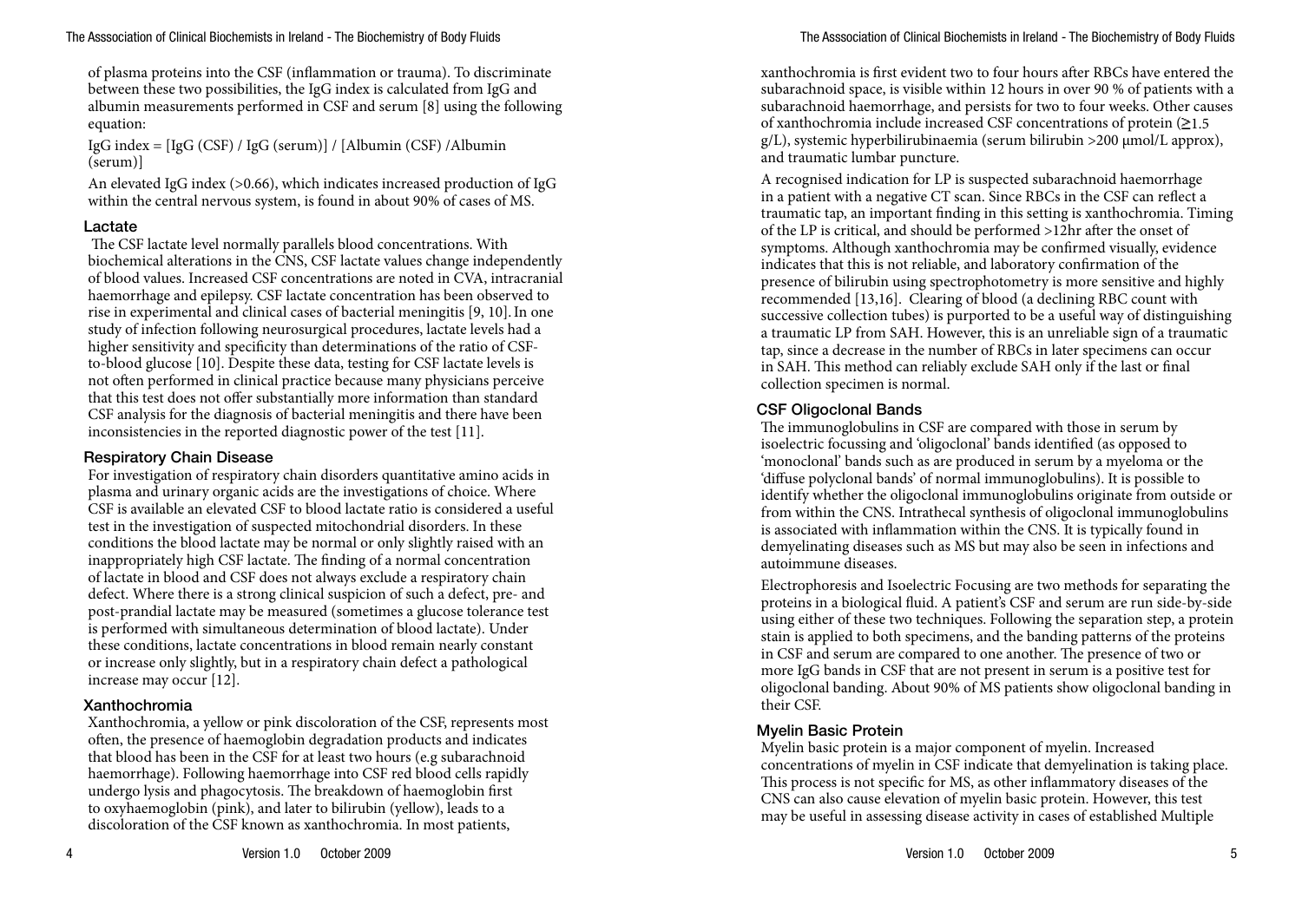Sclerosis.

#### Amyloid Beta 42 peptide and Tau protein (Alzheimer biomarkers)

Amyloid Beta 42 peptide and Tau protein can be measured in the CSF of patients with dementia, to help discriminate between Alzheimer's disease and other forms of dementia. However, currently these tests are applicable to the research setting only and information on how to interpret the tests is limited.

# Other Laboratory Tests

#### Macroscopic Examination

Colour: Normal CSF is clear and colourless. Both infectious and noninfectious processes can alter the appearance of the CSF. As few as 200 white blood cells (WBCs) or 400 red blood cells (RBCs)/μL will cause CSF to appear turbid. CSF will appear grossly bloody if  $\geq 6000$  RBCs/ $\mu$ L are present [14].

#### Microscopic Examination

The CSF is normally acellular, although up to 5 WBCs and 5 RBCs are considered normal in adults when the CSF is sampled by LP; newborns, in contrast, may have up to 20 WBCs/μL in the CSF. More than 3 polymorphonuclear (PMNs) leukocytes/μL are abnormal in adults and despite a higher total WBC in newborns, PMNs /μL remain low [15].

#### Cytology

Cytology is occasionally useful for the diagnosis of malignancy involving the CNS.

#### Gram Stain

Gram staining of the CSF is an integral part of the evaluation of patients with suspected meningitis or encephalitis.

#### Analytical Factors

#### Traumatic Tap

Accidental trauma to a capillary or venule may occur during performance of an LP, increasing the number of both RBCs and WBCs in the CSF. To distinguish a true increase in CNS WBCs from a traumatic tap-induced rise one may calculate the predicted CSF WBC count from the following formula:

Predicted CSF WBC count/ μL = CSF RBC count x (peripheral blood WBC count ÷ peripheral blood RBC count).

The utility of this approach was illustrated in a report of 720 traumatic LPs in which approximately one-half of the CSF samples obtained from patients without meningitis had more white cells than could be

accounted for by the proportionate number of red cells [11]. A CSF WBC count that was more than 10 times the predicted value had a 48 % positive predictive value for bacterial meningitis, while a value less than 10 times the predicted value had a 99% negative predictive value for meningitis.

#### Specimen Collection, Handling, and Transport for Routine CSF Analysis

In order to ensure sufficient CSF for microbiology, for protein and glucose measurement, and for spectrophotometric scan the following protocol should be followed:

- 1. Label three sterile plain universal containers and one fluoride EDTA/oxalate tube with the patient's name, Date of Birth (DOB), Medical Record Number (MRN), the time that the CSF was obtained and the sequence order of the sampling.
- 2. The first sample should be a minimum of 0.5mL of CSF and be placed in a fluoride EDTA/oxalate tube for glucose estimation (plus lactate if required) and sent to the clinical biochemistry department ASAP.

The revised guidelines on CSF in suspected subarachnoid haemorrhage [16] recommend using the fluoride EDTA/oxalate tube for protein as well as glucose. However, many laboratories have a preference for a plain container for protein analysis, usually using sample from the microbiology aliquots (once processed rapidly by the Microbiology Department) or from the xanthochromia sample (where such sample is taken).

- 3. The second and third samples should be a minimum of 2.5mL each, be placed in sterile universal containers labelled 'second' and 'third' and sent to the microbiology department ASAP.
- 4. If CSF xanthochromia needs to be determined a fourth sample with a minimum of 1mL (labelled 'fourth'), should be placed in sterile universal container and sent to the clinical biochemistry department for spectrophotometric scan. This sample must be protected from light by placing in a thick brown envelope outside the usual plastic specimen bag.

Importantly, a blood specimen should be taken simultaneously for serum bilirubin, total protein and glucose estimation, which are needed to aid interpretation and sent to the clinical biochemistry department as soon as possible.

# **References**

- 1. Fishman RA. Cerebrospinal Fluid in Diseases of the nervous system. Second Edition. Philadelphia: W.b.Saunders Company; 1992.
- 2. Balhuizen JT, Bots GT, Schaberg A et al. Value of cerebrospinal fluid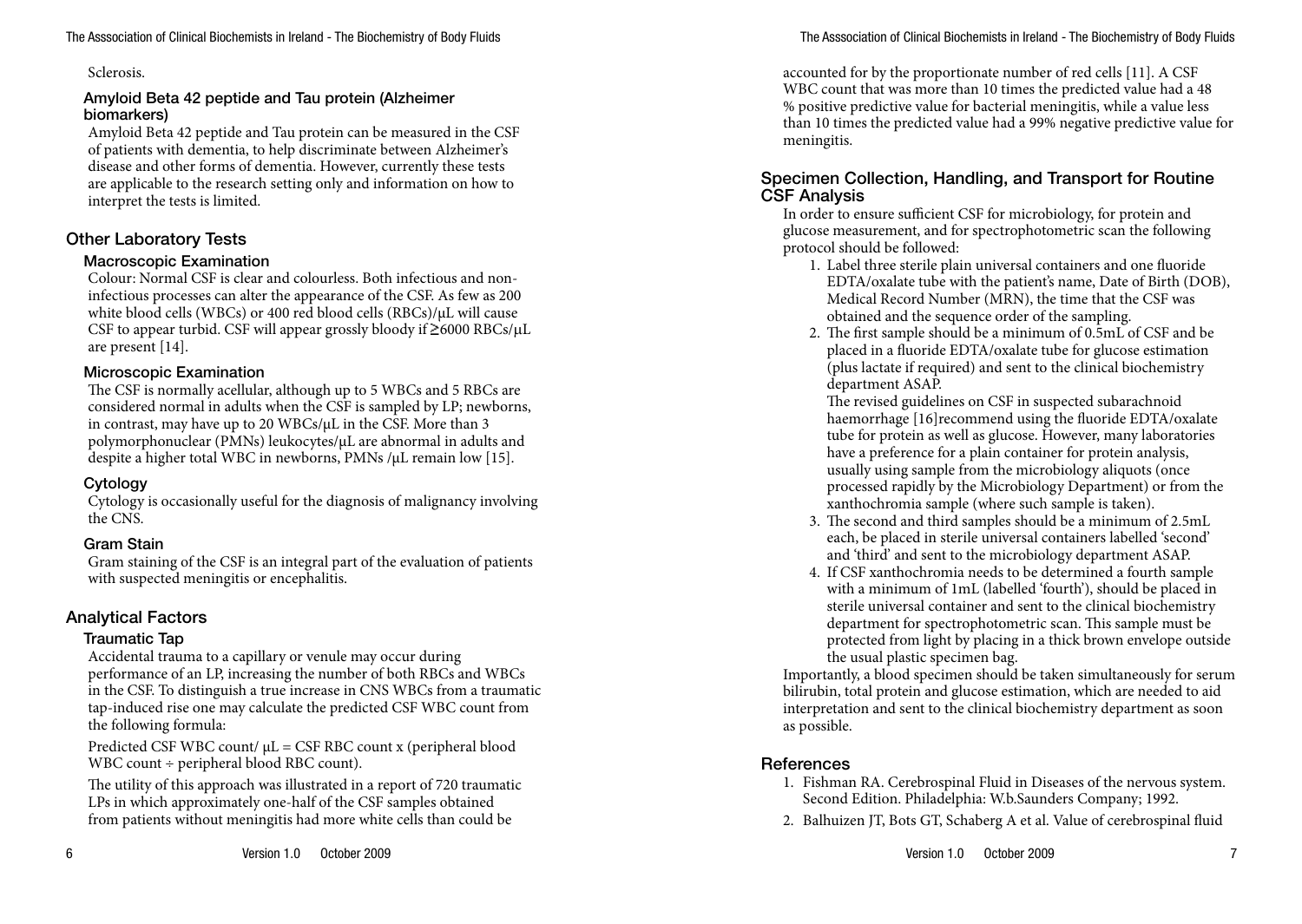cytology for the diagnosis of malignancies in the central nervous system. J Neurosurg. 1978;48:747-753

- 3. Spanos, A, Harrell, FE, Durack, DT. Differential diagnosis of acute meningitis, an analysis of the predictive value of initial observations. JAMA 1989; 262:2700.
- 4. Feigin, RD, Shackelford, PG. Value of repeat lumbar puncture in the differential diagnosis of meningitis. N Engl J Med 1973; 289:571.
- 5. Johnson M, Rohlfs EM, Lawrence MS, Proteins.In:Burtis CA, Ashwood ER, editors. *Teitz* Fundamentals of Clinical Chemistry. Saunders 5th Ed, 2000: 341-342
- 6. Sarff LD, Platt LH, McCracken GH Jr. Cerebrospinal fluid evaluation in neonates: comparison of high-risk infants with and without meningitis. J Pediatr 1976;88:473
- 7. Fisherman,RA. Studies of the transport of sugars between blood and cerebrospinal fluid in normal states, and in meningeal carcinomatosis. Trans Am Neurol Assoc 1963; 88:114.
- 8. Link H and Tibbling G. Principles of albumin and IgG analyses in neurological disorders. III. Evaluation of IgG synthesis within the central nervous system in multiple sclerosis. Scand J Clin Lab Invest 1977 Sep;37(5):397-401
- 9. Guerra-Romero, L, Tauber, MG, Fournier, MR, Tureen, JH. Lactate and glucose concentrations in brain interstitial fluid, cerebrospinal fluid, and serum during experimental pneumococcal meningitis. J Infect Dis 1992; 166:546.
- 10.Leib, SL, Boscacci, R, Gratzl, O, Zimmerli, W. Predictive value of cerebrospinal fluid (CSF) lactate level versus CSF/blood glucose ratio for the diagnosis of bacterial meningitis following neurosurgery. Clin Infect Dis 1999; 29:69.
- 11.Mayefsky, JH, Roghmann, KJ. Determination of leukocytosis in traumatic spinal fluid tap specimens. Am J Med 1987; 82:1175.
- 12.Janssen AJM, Smeitink JAM and van den Heuvel LP. Some practical aspects of providing a diagnostic service for respiratory chain defects. Ann Clin Biochem 2003;40:3-8
- 13.Beetham R / UK National External Quality Assessment Scheme for Immunochemistry Working Group. National guidelines for analysis of cerebrospinal fluid for Bilirubin in suspected subarachnoid haemorrhage. Ann Clin Biochem 2003;40:481-488
- 14.Scheld, WM, Whitley, RJ, Durack, DT. Infections of the Central Nervous System. 2nd edition. Philadelphia, Lippincott-Raven, 1997.
- 15.Ahmed, A, Hickey, SM, Ehrett, S, et al. Cerebrospinal fluid values in the term neonate. Pediatr Infect Dis J 1996; 15:298.

The Asssociation of Clinical Biochemists in Ireland - The Biochemistry of Body Fluids

16.Cruikshank A, Auld P, Beetham R, Burrows G, Egner W, Holbrook I, Keir G, Lewis E, Patel D, Watson I, and White P. Ann Clin Biochem 2008; 45:238-244.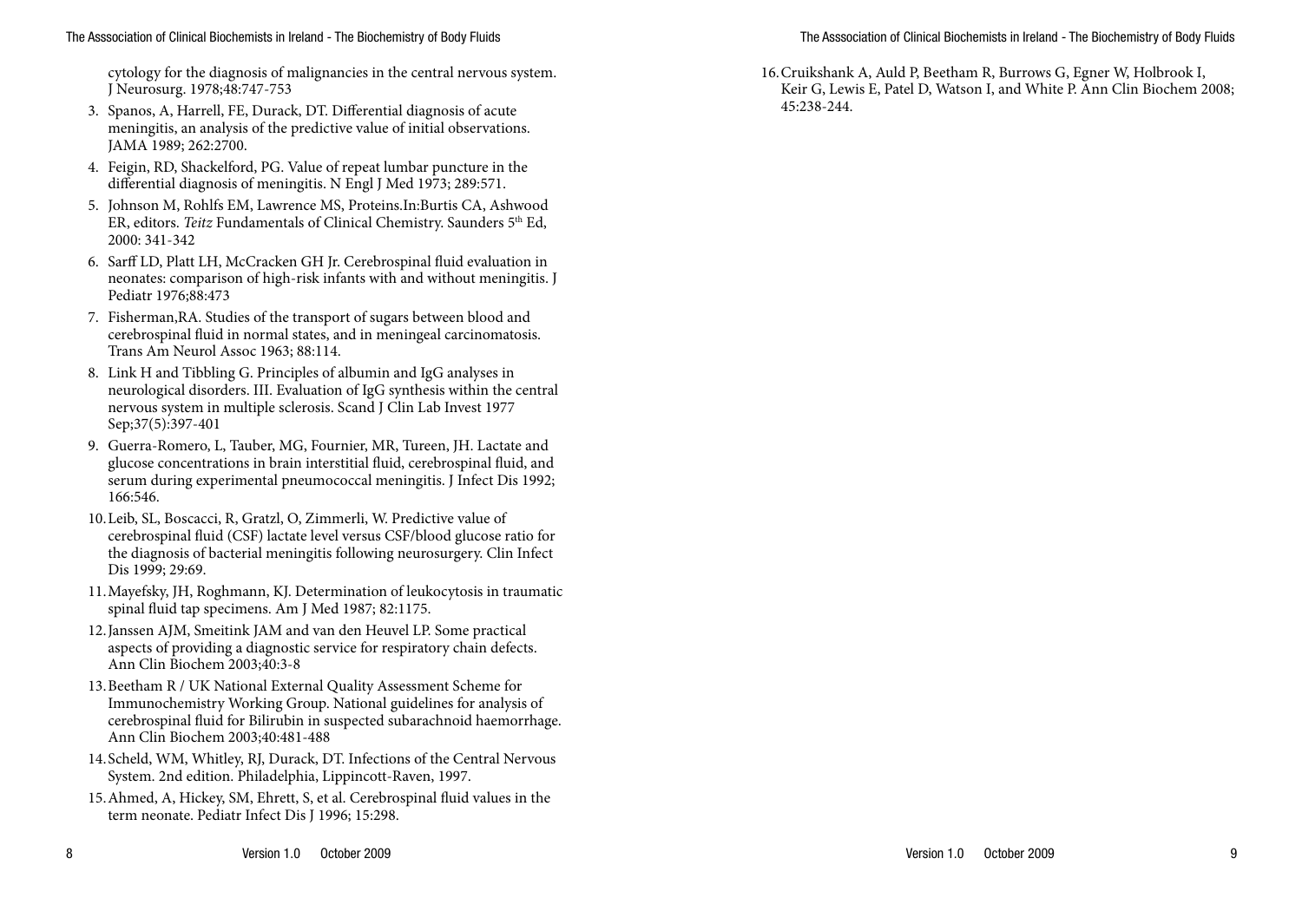# Pleural Fluid

#### **Physiology**

The pleural cavity is the space between the chest wall and the lungs. It is lined by two membranes and lubrication between these serous membranes is provided by a very thin layer of fluid, usually less than 10mL in each cavity. Pleural fluid is an ultra-filtrate of plasma.

### Pathology

A pleural effusion occurs when fluid formation exceeds removal resulting in accumulation of excess fluid in the pleural space. This accumulation can be due to increased fluid production or decreased fluid removal. The etiology of the accumulation is related to the underlying condition e.g. congestive cardiac failure causes increased fluid due to raised hydrostatic pressure gradient whereas in malignancy or infection, the increased production is usually the result of increased permeability of capillary vessels.

#### Diagnostic Use

The primary use of biochemical analysis of pleural fluid is to differentiate between transudates and exudates (see Biochemical tests performed routinely on pleural fluids), this differentiation being an important pointer in determining the cause of the effusion.

The most common causes of *exudative* pleural effusions are parapneumonic effusions (particularly bacterial pneumonia), and malignancy.

The most common causes of *transudative* pleural effusions are left ventricular failure (very common) and cirrhosis.

Occasionally where there is a less common cause of fluid accumulation, biochemistry tests may point to the origin of the fluid (see Biochemical tests performed in specific clinical circumstances).

### Biochemical Tests Performed Routinely on Pleural Fluids Total Protein

A clearly low total protein  $\left( \langle 25g/L \rangle \right)$  or a clearly high protein  $\left( \langle 25g/L \rangle \right)$  will usually differentiate between transudate (<25g/L) and exudate (>35g/L). However the frequency of borderline results, and also the need for further evaluation to determine the cause of an exudate, means that on most occasions further biochemistry tests are required. It is therefore best practice to take appropriate samples in the first instance for all tests that might be needed.

A protocol should be in place in every laboratory whereby all pleural fluids have samples preserved, in the correct container (see Analytical Factors below), for an agreed list of tests. For most laboratories the tests include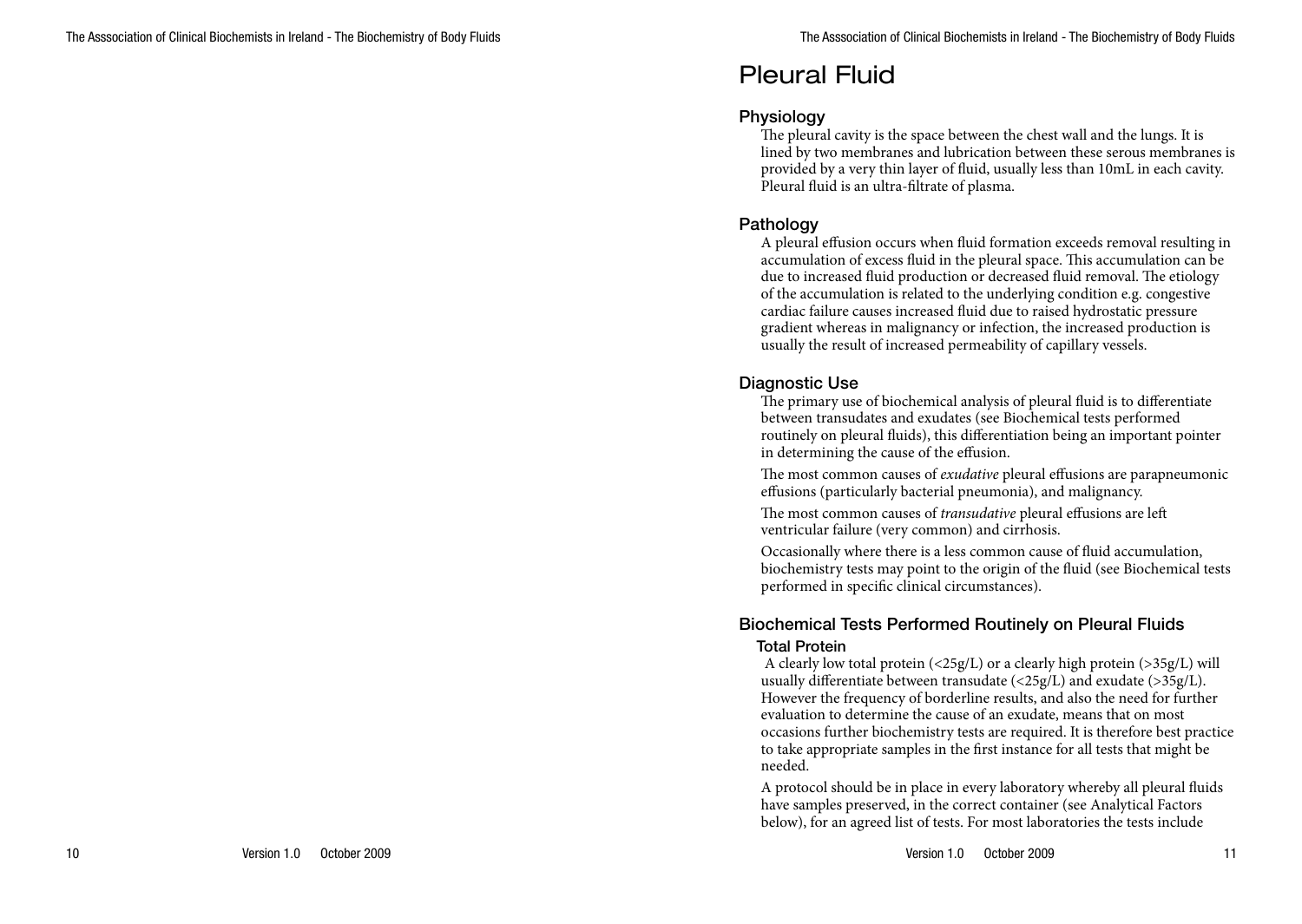protein and albumin, LDH, pH, and glucose.

Blood plasma/serum levels of protein and albumin, LDH, and glucose should be measured for comparison.

#### Light's Criteria

Light's criteria, originally published in 1972, and re-issued 2002 [3], are the most frequently used criteria for differentiating exudate from transudate. In this scheme a fluid is deemed exudate if any of the following apply:

- Ratio of fluid protein to serum protein is greater than 0.5
- Ratio of fluid LDH to serum LDH is greater than 0.6
- Pleural fluid LDH is greater than two-thirds of the upper reference limit for plasma LDH.

Note: Light's criteria are highly sensitive in identifying an exudate. However their specificity is low, particularly in patients with heart failure. Studies have shown that up to one third of these patients may fulfill at least one of Light's criteria for an exudate. Patients with false positive results are more likely to meet only one of Light's criteria and to have received intravenous diuretics within 24hours before the pleural tap.

Some studies have questioned the value of the fluid to plasma ratios, proposing instead that fluid levels are diagnostic on their own.[2]

#### Cholesterol

Though not tested routinely, cholesterol may be helpful if there is uncertainty in the measurement of Light's Criteria. Cholesterol concentration is lower in transudates than in exudates. Cut-offs from 1.6mmol/L down to 1.2 have been suggested as giving improved diagnostic accuracy (i.e. for the cut-off of 1.6 mmol/L, cholesterol less than 1.6 supports transudate). One slight concern is the method reliability at such low levels.

#### pH

Normal pH of pleural fluid is approximately 7.6. A pH<7.3 is associated with inflammatory states. Some patients with pneumonia and parapneumonic effusion may develop empyema (pus in the fluid). A pH<7.2 has been proposed as indicating need for chest drainage in such patients, but the evidence is not clear-cut.

The guidelines issued by the British Thoracic Society (BTS) [4] recommend that pH should be performed in all non-purulent effusions, and if an effusion is infected a pH of <7.2 indicates the need for tube drainage.

Low pH is also proposed as a general indicator of poor prognosis.

Measurement of pH in fluid is particularly prone to pre-analytical problems. Samples must be collected under anaerobic conditions (in practice into a 'blood-gas' syringe with all air expelled) and analysed promptly.

#### Biochemical Tests Performed in Specific Clinical **Circumstances**

Some additional biochemical tests may provide valuable information in response to a specific clinical question.

#### Query Chylothorax

Measurement of triglycerides and cholesterol can help to confirm chyle in the chest cavity. A triglyceride level greater than the cholesterol level supports chylothorax. One can also check for chylomicrons by ultracentrifuging the sample or by standing in a refrigerator overnight.

#### Query TB

Adenosine deaminase has in the past been suggested in many publications and textbooks as a biochemistry test that may aid in diagnosis of TB. In practice this test is not readily available in Ireland or the U.K. and so must be regarded as a research tool only.

#### Query Malignancy

The value of various tumour markers (e.g. CEA) in pleural fluid is questionable. There is also a major concern over the accuracy of such tests in a fluid that has a different matrix to that covered by the manufacturers' guarantees.

#### Query Pancreatitis

A raised fluid amylase level indicates possible pancreatitis. The recommendation of the BTS Guidelines to use amylase iso-enzyme determination to help differentiate causes of raised amylase is impractical as this assay is not readily available within a clinically useful time-frame.

# Other Laboratory Tests

Tests performed by the Microbiology, Histology / Cytology, and/or Haematology Departments play a very important role in the differential diagnosis of pleural effusion.

Tests used include cytology, differential white cell count, Gram stain / culture & sensitivity, and specific tests for TB.

#### Analytical Factors

In routine practice one of the biggest problems with fluid analysis is failure to provide the lab with appropriate specimens.

Unless the effusion is small and fluid is in short supply, separate samples should be collected for each test or group of tests needing different preservatives or being analysed in different departments. A protocol should be in place for clinical staff indicating the number and type of bottles of fluid to be collected, what tests are to be requested, and where they should be sent.

**• Proteins, LDH**: MSU bottle, Li Hep plasma or plain bottle (as for serum).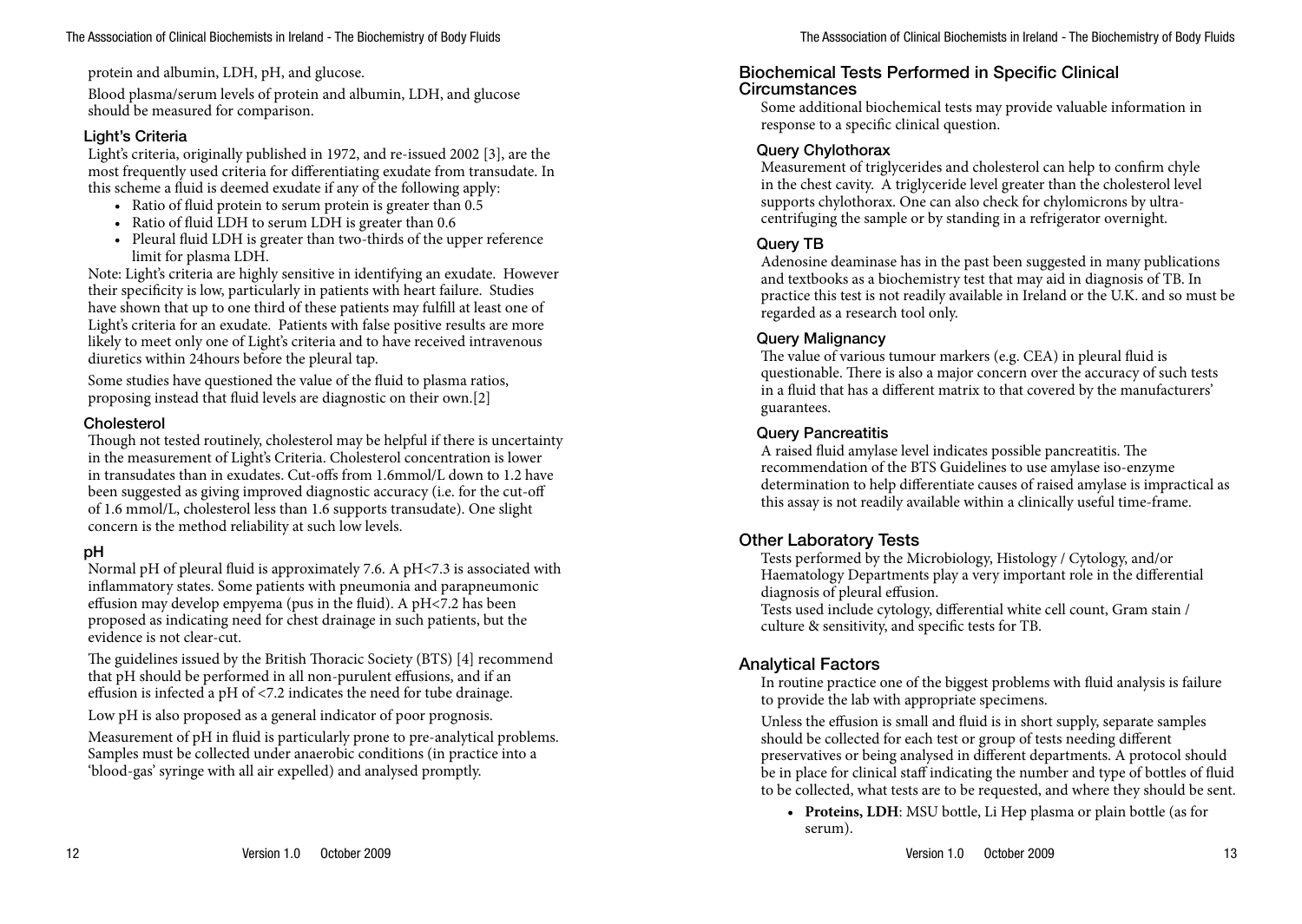- **• pH**: Air-free sample, preferably taken into 'blood-gas' syringe. Measurement of pH is best done on a 'blood gas' analyzer using a clot-catcher.
- **• Glucose**: Fluoride Oxalate bottle.

Safety: Pleural fluid samples are high risk, especially in query-TB cases, and should be treated accordingly. Protocols for analyzing these samples should be agreed with the Microbiology Department.

### References

- 1. Tarn AC and Lapworth R. Biochemical analysis of pleural fluid: what should we measure? Ann Clin Biochem 2001; 38: 311-22.
- 2. Lapworth R and Tarn AC. Commentary on the British Thoracic Society guidelines for the investigation of unilateral pleural effusion in adults. Ann Clin Biochem 2006; 43: 17-22.
- 3. Light RW. Pleural effusion. N Engl J Med 2002; 346: 1971-7.
- 4. Various authors. BTS guidelines for the management of pleural fluids. Thorax 2003; 58 (supplement 2). [http://thorax.bmj.com/content/vol58/ suppl $2/$ ].
- 5. CLSI Analysis of Body Fluids in Clinical Chemistry; Approved Guideline C-49A 2007; (www.clsi.org)

# Pericardial Fluid

# **Physiology**

The pericardial space normally contains 15-50 mL of fluid, which is essentially an ultrafiltrate of plasma. This fluid is thought to originate from the visceral pericardium and serves as lubrication to visceral and parietal layers of the pericardium.

# Pathology

Pericardial effusion is an abnormal amount and/or character of fluid in the pericardial space. It can be caused by local or systemic disorders, but in many cases the underlying cause cannot be identified and the effusion is defined as idiopathic. Effusions can be acute or chronic and the time course to development has a major impact on patient symptoms.

# Diagnostic Use

Pericardial fluid obtained at pericardiocentesis is often subjected to biochemical, haematological, microbiological, and cytological analysis. Abnormal fluid production is usually secondary to injury to the pericardium (i.e., pericarditis). A transudative effusion results from obstruction of fluid drainage through lymphatic channels. Exudative effusions reflect inflammatory, infectious, malignant, or autoimmune processes within the pericardium. Clinical manifestations of pericardial effusion are highly dependent upon the rate of accumulation of fluid in the pericardial sac

# Biochemical Tests

In practice the clinical setting associated with pericardial effusion helps define the underlying pathology and, unlike the situation with pleural effusion, biochemistry is only rarely of value. Tests performed by other laboratory departments are usually more important in the differential diagnosis of the cause of pericardial effusions (see Other Laboratory Tests below).

# Transudate v Exudate

Most effusions are exudates and biochemical differentiation is only rarely needed. Where such differentiation is needed biochemistry tests are often interpreted using criteria borrowed from pleural effusions. The validity of this approach is however uncertain. The composition of physiologic pericardial fluids (obtained at time of open heart surgery) is remarkable for a high LDH and protein content as well as for predominance of lymphocytes. Thus, biochemical criteria useful for diagnosing pleural effusions may not be wholly applicable to differentiating transudative from exudative pericardial effusions, and lymphocytosis should be interpreted with caution.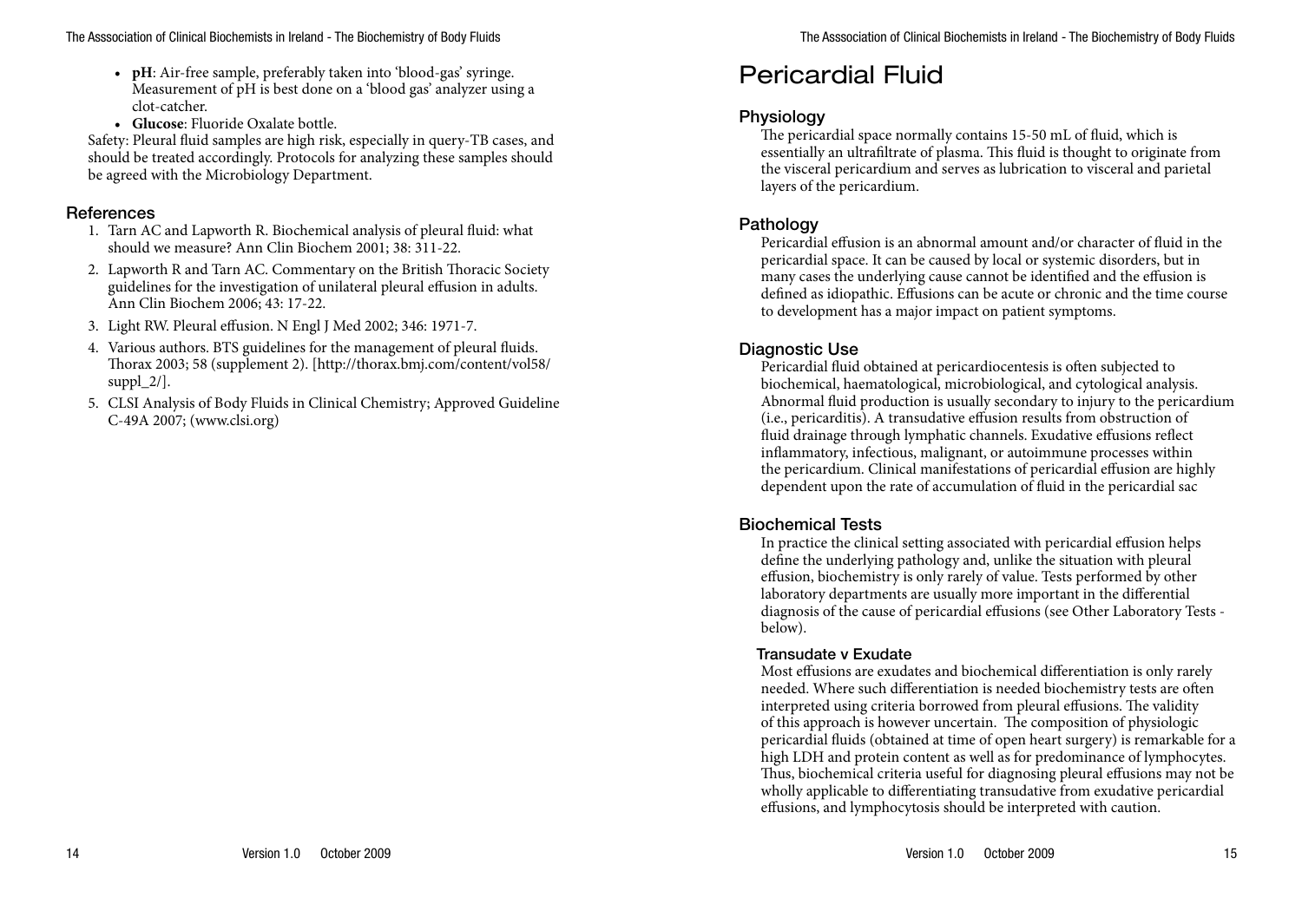#### Routine Tests

The two most common biochemical tests are Lactate Dehydrogenase (LDH) and Total Protein.

Light's criteria have been used to distinguish between exudative and transudative effusions; for exudative pleural effusion:

- Total protein fluid to serum ratio  $> 0.5$
- LDH fluid to serum ratio  $>0.6$
- • LDH fluid level exceeds two thirds the upper limit of normal serum level.

Caution is advised in applying Light's criteria to pericardial fluids, particularly in respect of LDH levels.

# Other Laboratory Tests

Cytological examination as well as bacteriologic smears and cultures of fluid are the primary laboratory tests used in initial investigations of pericardial effusions of unclear aetiology.

#### Cell Count

Elevated leucocytes (greater than  $10,000/\mu$ L) with neutrophil predominance suggests a bacterial or rheumatic cause.

# Analytical Factors

Care must be taken to preserve samples correctly for the various tests required. Use the same preservatives / bottles for the fluid as would be used for the same test in plasma / serum.

# **References**

- 1. Burgess LJ, Reuter H, Talijaard JJF, and Doubell AF. Role of biochemical tests in the diagnosis of large pericardial effusions. Chest 2002; 121; 495-9.
- 2 Ben-Horin S, Shinfield A, Kachel E, Chetrit A, and Livneh A. The composition of normal pericardial fluid and its implications for diagnosing pericardial effusions. Am J Med 2005; 118; 636-40.
- 3 Ben-Horin S, Bank I, Shinfield A, Kachel E, Guetta V, and Livneh A. Diagnostic Value of the Biochemical Composition of Pericardial Effusions in Patients Undergoing Pericardiocentesis. Am J Cardiol; 99, 1294-7; 2007.

# Ascitic / Peritoneal Fluid

# **Physiology**

Ascites is the accumulation of free fluid within the peritoneal cavity. Ascites can be either transudative or exudative.

The normal peritoneal fluid volume rarely exceeds 5 ml of transudative fluid (an ultrafiltrate of plasma that seeps across capillary walls and contains less than 30g protein per litre fluid) in men. In women, normal values are usually up to 5-18 ml, depending on the phase of the menstrual cycle.

Transudative ascitic fluid is produced by visceral capillaries and drained via the diaphragmatic lymphatic system. Exudative fluid is rich in protein and cellular debris. It leaks out of blood vessels and is deposited in tissues or tissue surfaces usually as a result of inflammation.

# **Pathology**

Ascitic fluid (peritoneal fluid), is a common clinical finding with a wide range of causes.

Ascites is caused by:

- • cirrhosis in 75% of cases
- malignancy in 10%
- cardiac failure in 5%
- • various other causes account for the remaining 10%.

Conditions that may be associated with ascites include:

**Increased hydrostatic pressure associated with portal hypertension**: cirrhosis, alcoholic hepatitis, fulminant hepatic failure, fatty liver of pregnancy, hepatic fibrosis, Budd - Chiari syndrome [clotting of the hepatic vein], constrictive pericarditis, congestive heart failure, veno-occlusive disease

**Decreased colloid osmotic pressure secondary to hypoalbuminaemia:**  end stage liver disease with poor protein synthesis, nephrotic syndrome with protein loss, malnutrition, protein-losing enteropathy,

#### **Increased permeability of peritoneal capillaries**:

tuberculous peritonitis, bacterial peritonitis, fungal peritonitis, HIV associated perotinitis,

#### **Leakage of fluid into the peritoneal cavity:**

bile ascites, pancreatic ascites, chylous ascites, urine ascites,

#### **Malignant conditions:**

peritoneal carcinomatosis (GI cancer that has spread throughout the abdomen), hepatocellular carcinoma, hepatic metastases, pseudomyxoma peritonei (extensive mucus accumulation within the abdomen), mesothelioma, and cancers associated with breast, large bowel, bronchus,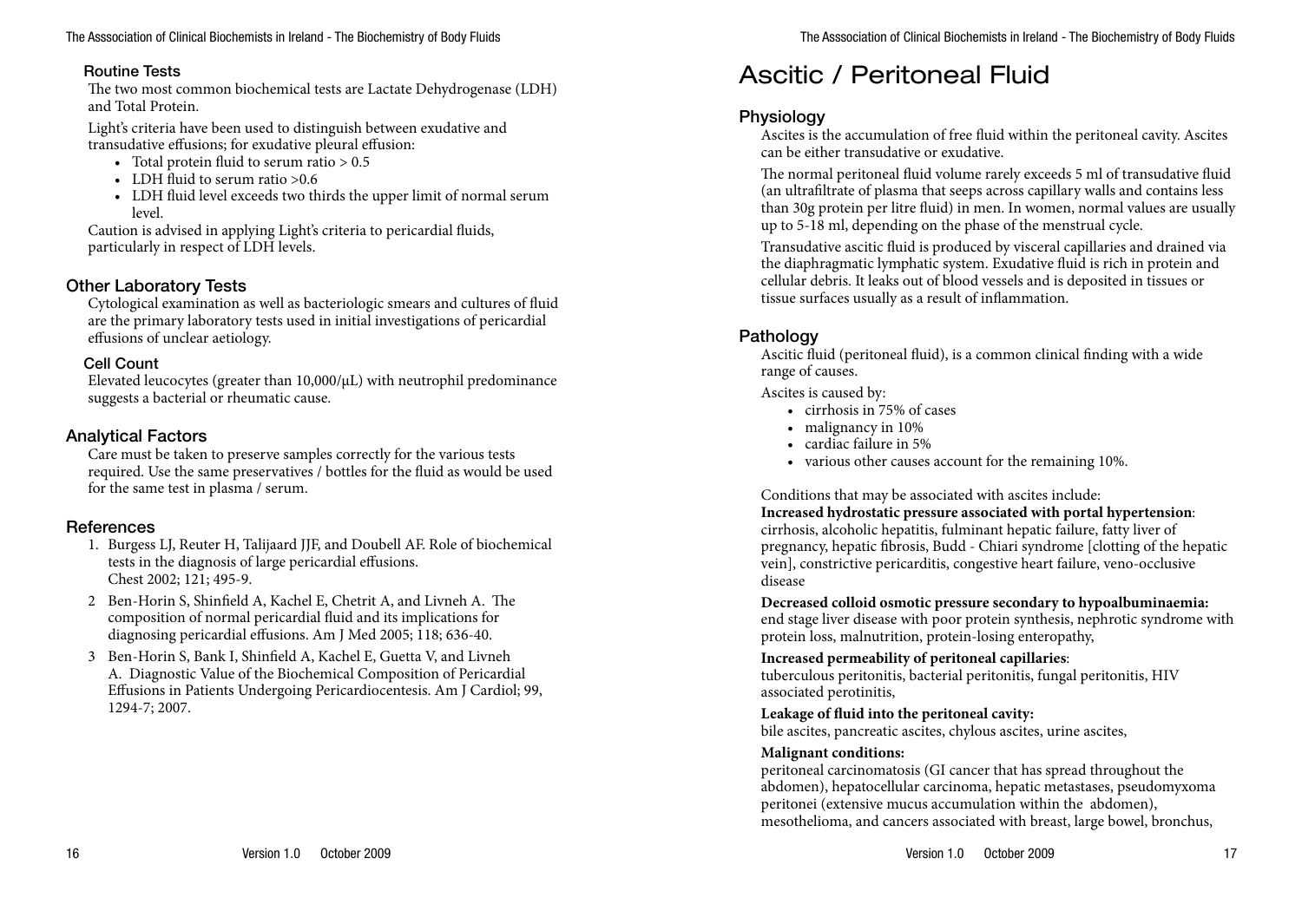stomach, pancreas, ovary, and endometrium,

#### **Miscellaneous causes:**

myxoedema, ovarian disease, Meig's syndrome (condition associated with benign ovarian tumours), chronic haemodialysis.

# Diagnostic Use

Although ascites is not intrinsically life threatening, cirrhotic patients with ascites have a two-year mortality rate of 50%. Diagnostic paracentesis (an abdominal tap to obtain a sample of fluid) should be performed routinely in all patients with new onset ascites and in all patients admitted to the hospital with ascites.

#### **Appearance:**

Ascitic fluid is generally straw colored or yellow tinged. Cloudiness or opaque appearance is due to the presence of neutrophils. Milky appearing ascites is due to the presence of triglycerides (chylous ascites). Nontraumatic bloody ascites may be associated with tuberculosis or malignancy. Tea-coloured fluid is occasionally seen in pancreatic ascites.

# **Sample:**

Specimens should be collected into a sterile container and sent to the laboratory for analysis. Care must be taken to preserve samples correctly for the various tests required (see also Analytical Factors).

# Biochemical Tests

Although several laboratory tests are helpful in distinguishing transudates from exudates in pleural fluids, the criteria for differentiating these fluid types in ascites is not clear-cut. Biochemistry tests include total protein (values greater than 30g/L suggest the fluid is an exudate indicating inflammatory or malignant ascites), amylase (raised in pancreatitis), triglycerides (raised in chylous ascites), pH (less than 7.0 indicates bacterial infection).

Diagnosis of ascites due to portal hypertension is established by measurement of the serum-ascites albumin gradient (SAAG). The SAAG is calculated by subtracting the ascitic fluid albumin concentration from the serum albumin concentration in simultaneously obtained specimens.

•  $SAAG > 11g/L$ 

Ascites due to portal hypertension (transudative ascites) is characterized by a SAAG of 11 g/L or higher. This cut-off may be used to diagnose portal hypertension with about 97% accuracy. The ascitic fluid total protein concentration is used to differentiate the various causes of ascites in patients with a high SAAG. For example, patients with cirrhosis, alcoholic hepatitis, cardiac failure, or fulminant hepatic failure have a low total protein concentration (<10 g/L); patients with congestive heart failure, Budd-Chiari syndrome,

or constrictive pericarditis in whom hepatic synthetic function is essentially preserved have a relatively high total protein concentration  $(>20 \text{ g/L}).$ 

•  $SAA\bar{G}$  <  $11g/L$ 

A SAAG less than 11 g/L occurs in tuberculous peritonitis, chylous ascites, peritoneal carcinamotosis, pancreatic or biliary inflammation, nephrotic syndrome and bowel obstruction/infarction.

# Other Laboratory Tests

Initial analysis of ascitic fluid should include macroscopic and microscopic examination, gram stain, culture and cytology (important for diagnosing malignancy). A cell count with WBC differential should always be performed. An increase in neutrophils  $(>250/\mu L)$  is associated with peritonitis (bacterial, tuberculous, pancreatic or malignant). A WCC greater than 1000 /µL is also associated with bacterial or tuberculous peritonitis. A red cell count greater than 50,000 /µL denotes haemorrhagic ascites, usually due to malignancy, tuberculous or trauma.

# Analytical Factors

When collecting ascitic fluid by paracentesis collect as much sample as possible into a sterile container. Microbiological tests should be performed first before distributing to other laboratories.

For analysing the SAAG, both serum and fluid albumin should be measured. Bloods should also be analysed for liver function tests (including total protein), renal function tests, and amylase; fluids should be analysed for total protein, amylase, and triglyceride levels, as appropriate to the clinical questions. Some authors recommend measuring adenosine deaminase if tuberculous peritonitis suspected, but in practice this test is not readily available in Ireland or the U.K. and so must be regarded as a research tool only.

Blood and fluid samples should be taken concurrently.

# **References**

- 1. Jenkinson F, Murphy MJ (2007) Biochemical analysis of pleural and ascitic fluid: effect of sample timing on interpretation of results. Ann Clin Biochem 44(5): 471-473. http://acb.rsmjournals.com/cgi/content/ abstract/44/5/471
- 2. AASLD (American Association for the Study of Liver Diseases) Practice Guideline: Runyon BA (2004). Management of Adult Patients with Ascites due to Cirrhosis. Hepatology 39(3): 841-856. http://www3.interscience.wiley.com/cgi-bin/fulltext/107630502/ PDFSTART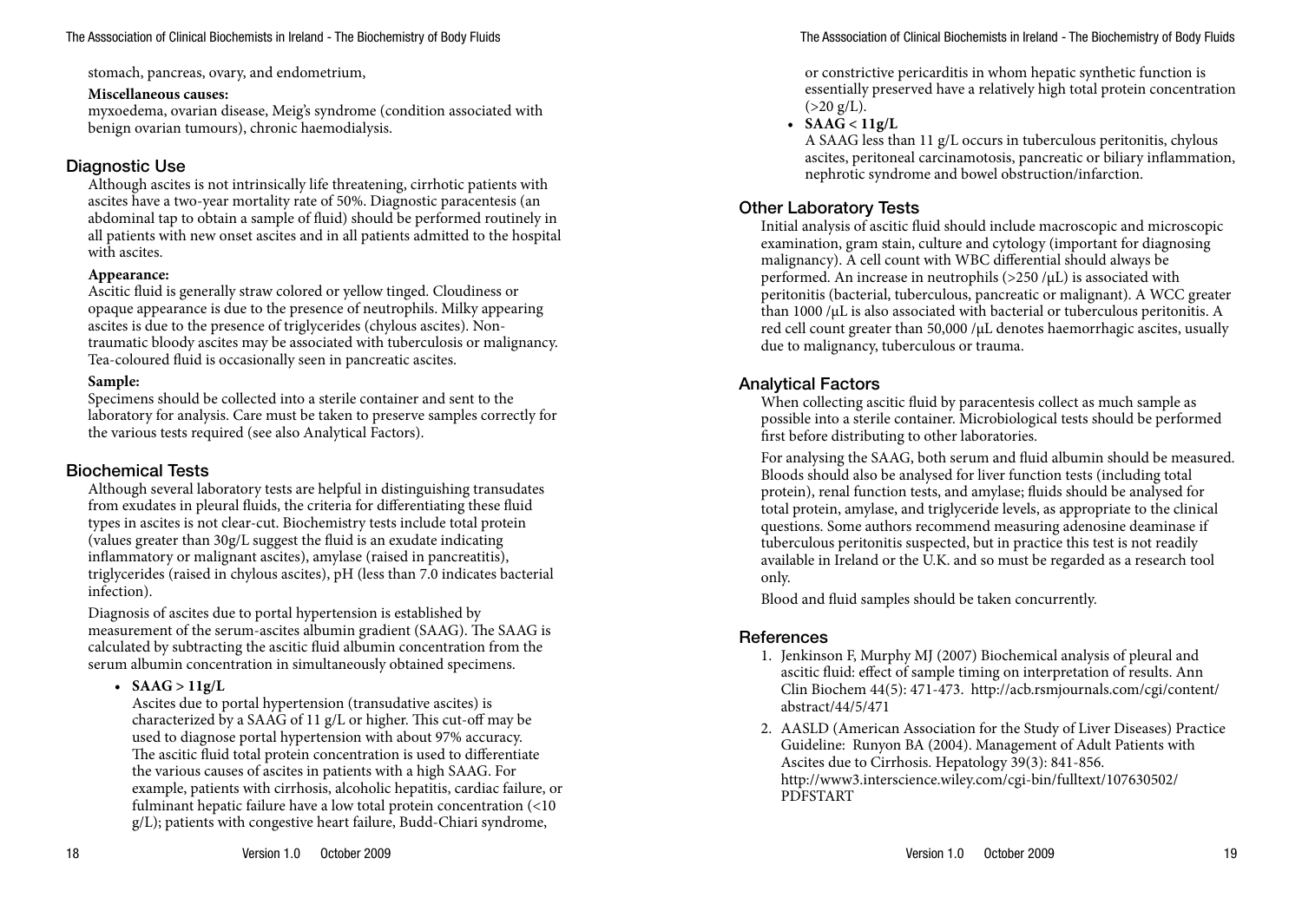# Sweat

# Physiology of Normal Sweat

Sweat is a watery fluid secreted by glands in the skin. The primary purpose of sweating is to regulate body temperature, through the cooling effect of evaporating sweat. Sweat glands are of two types, eccrine and apocrine. About 3 million eccrine sweat glands are distributed all over the body. They are controlled by the hypothalamic thermoregulatory centre via sympathetic cholinergic nerves. The gland consists of a long coiled tube in the dermis with a duct to the surface.

Sweat is produced as an isotonic ultrafiltrate of plasma in the blind end (acinus) of the coil. It contains salt and urea, but very little protein or fatty acids. As this primary secretion passes up the duct, chloride and sodium ions are reabsorbed and the excreted sweat becomes hypotonic, with a sodium and chloride concentration of 5-40 mM. During periods of low sweat production, most of the salt is re-absorbed, but when the sweat flow rate is high, it passes through the duct more rapidly, fewer ions are reabsorbed and a more concentrated sweat is produced.

Apocrine sweat glands are distributed mainly in the axillae and around the genitals, and produce a sweat containing fatty acids and salts.

### Pathology of Sweat in Cystic Fibrosis

Cystic fibrosis (CF) is caused by mutations in a gene encoding the cystic fibrosis transmembrane conductance regulator (CFTR) protein, resulting in dysfunctional epithelial chloride channels. Re-absorption of chloride ions is diminished or abolished in the duct of the sweat gland. Re-absorption of sodium is also reduced to maintain electronic equilibrium. The result is the production of a more concentrated sweat with sodium and chloride concentrations of >60 mM.

There are more than 1200 known mutations of the CFTR gene.

The defective CFTR also causes altered secretion of fluids by the pancreas and in the lungs, which is the cause of morbidity and mortality in cystic fibrosis.

#### Diagnostic Use

The alteration in the composition of sweat provides the basis for a diagnostic test for cystic fibrosis. Pilocarpine (a cholinergic agent) is introduced into a small area of the skin by iontophoresis, producing localised stimulation of sweat glands. Sweat is collected into sodium-chloride-free filter paper pads covered with impervious material sealed to the skin (Gibson-Cooke method), or into capillary tubing (Wescor Macroduct apparatus), and the electrolyte content is quantified.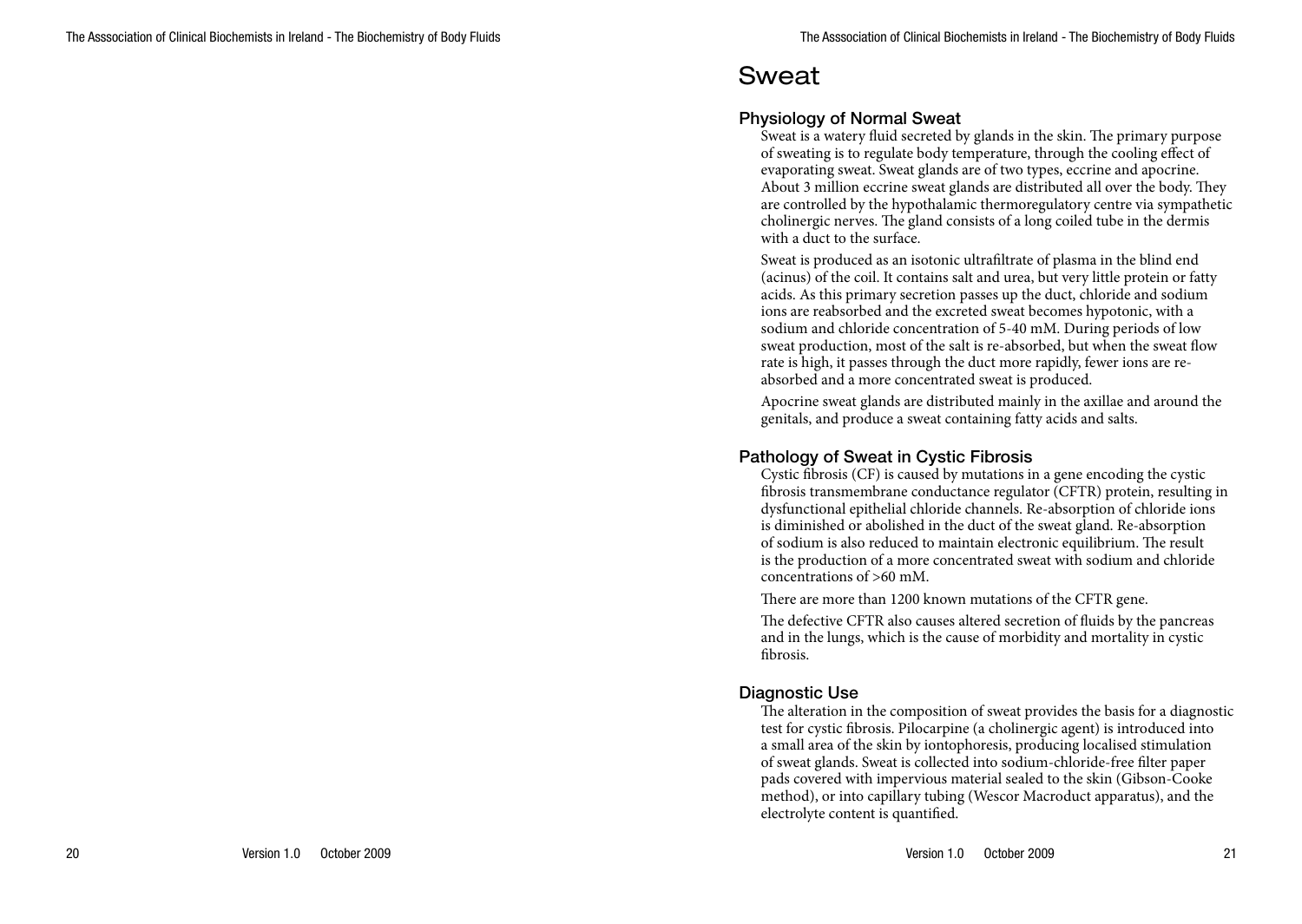Collection and analysis of sweat is a highly specialised procedure, requiring special expertise for proper performance. Its use should be confined to specialist centres of excellence with fully-trained experienced personnel. To maintain adequate expertise a minimum of 50 tests per annum should be performed in a centre, and at least 10 collections per annum by each person.

Care must be taken to avoid burns or blistering of the patient's skin during passage of the iontophoretic electric current; a battery-powered apparatus with safety cut-out should be used.

Detailed guidelines for performing the sweat test have been published.[1,2]

#### Biochemical Tests

Sweat chloride concentration should be determined as it shows better discrimination than sodium or osmolality. Sodium should not be the only or primary analyte determined (historically it often was). Sweat potassium or osmolality measurement is not recommended. Sweat chloride >60mmol/L supports a diagnosis of CF. An intermediate chloride concentration of 40-60 mmol/L is suggestive but not diagnostic of CF. Sweat chloride <40mmol/L is normal, and the probability of CF is low. Sweat sodium should not be interpreted without chloride. Suitable assay methods for sweat chloride are colorimetry, coulometry and ISE; for sodium, flame photometry or ISE are suitable.

Sweat conductivity measurements (Wescor apparatus) show better interlaboratory precision than chloride or sodium, and two large studies show good discrimination between CF and normal subjects. However, due to lack of data from tertiary and referral centres, conductivity is not recommended as the sole test. Conductivity <60 mmol/L (NaCl equivalents) is unlikely to be associated with CF; values >90 mmol/l support a diagnosis of CF.

The test should be repeated if the result is not in keeping with clinical phenotype or genotype. Non-physiological or discrepant results should be questioned and the test repeated e.g. Cl or  $Na<sup>+</sup> > 150$ mmol/L, discrepancy of  $>$ 20mmol/L between Cl and Na<sup>+</sup> results, or conductivity > 170 mmol/L.

#### Analytical Factors

The patient must be suitable for testing:

- Sweat tests can be performed on infants more than 2 weeks of age and weighing over 3 kg.
- Exceptionally, term infants can be tested after 7 days, but may yield insufficient sweat, and sweat sodium and chloride can be high in the first 7 days, and especially the first 2 days.
- Pre-term infants do not sweat in the first 7-14 days.
- It is difficult to get enough sweat in very young infants, especially those under 3 kg.

Sweat electrolytes can be elevated in underweight or dehydrated infants or

if the collection site has active eczema, and lowered in infants on systemic corticosteroids or with oedema. Testing should be postponed in any of these conditions or if the subject is systemically unwell. Sweat electrolytes are not affected by diuretics or i.v. fluids.

The flexor surface of either forearm is the preferred site of sweat collection. Other sites (e.g. upper arm, thigh, back) can be used if both arms are unsuitable (e.g. too small or eczematous). A pilocarpine solution of 2-5g/L should be iontophoresed at 4mA for 3-5 minutes. Sweat should be collected from the stimulated area for between 20 and 30 minutes. A sweat secretion rate of not less than  $1g/m^2/min$  is required over the collection period. Collections less than this are unsuitable. It is not valid to pool insufficient collections. It is essential to prevent contamination of the sample or evaporation losses during collection. All sweat produced, including condensate on the waterproof covering, must be transferred back to the filter paper. Sweat should be eluted from filter paper for at least 40 minutes before analysis.

#### **References**

- 1. Guidelines for the Performance of the Sweat test for the Investigation of Cystic Fibrosis in the UK. Report from the Multidisciplinary Working Group (2003) www.acb.org.uk/site/guidelines.asp www.acb.org.uk/docs/sweat.pdf
- 2. Green A & Kirk J. Guidelines for the Performance of the Sweat test for the Investigation of Cystic Fibrosis. *Ann Clin Biochem* 2007; 44: 25-34.
- 3. LeGrys VA, Rosenstein BJ, Doumas BT, Miller WG, D'Orazio P, Eckfeldt JH, Evans SA, Graham GA, Myers GL, Parsons PJ & Stanton NV. Sweat Testing: sample collection and quantitatve analysis; Approved Guideline - 2nd Edition, US National Committee for Clinical Laboratory Standards (NCCLS) document C34-A2 (ISBN 1-56238-407-4) (2000) http://www.nccls.org/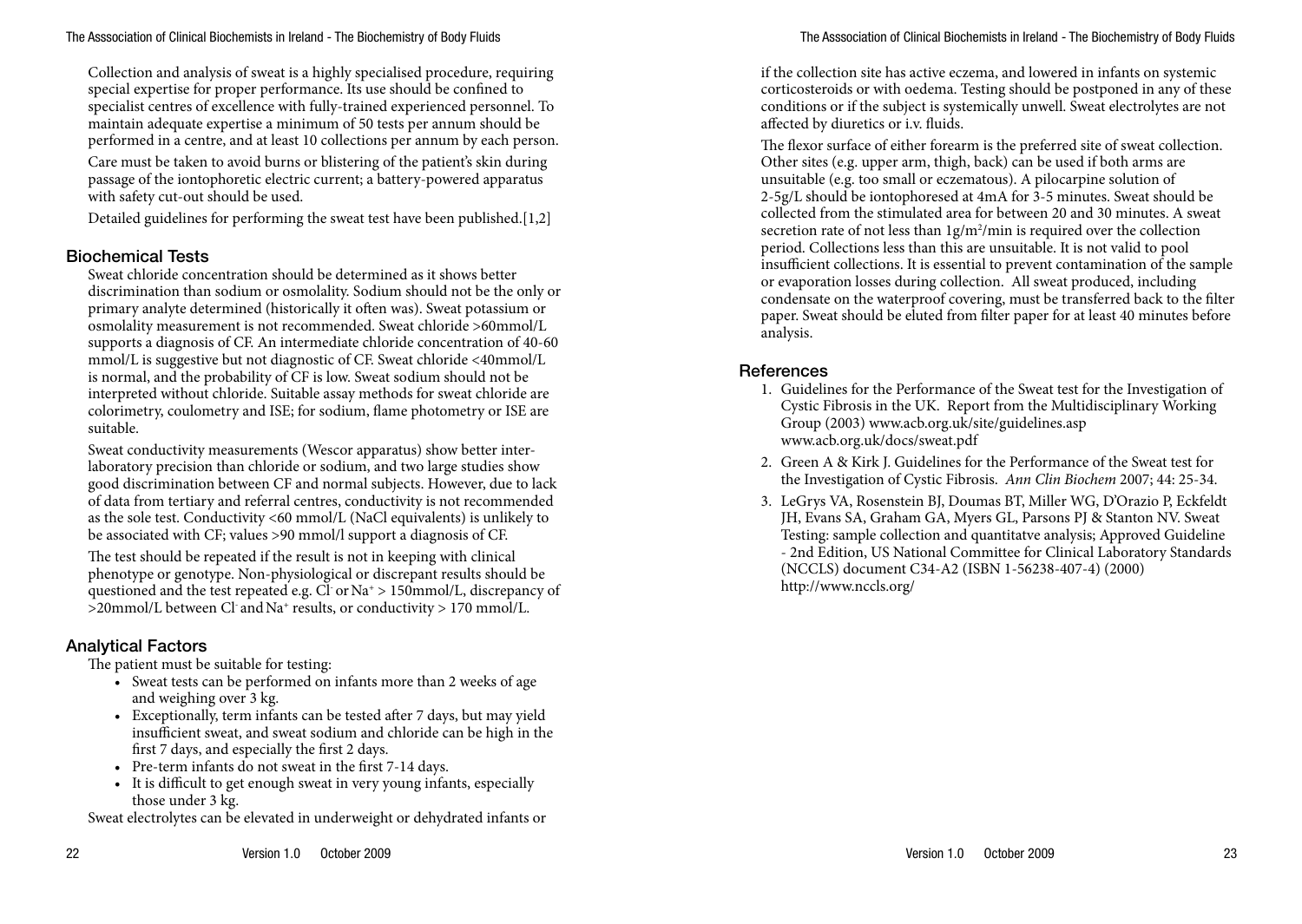# Amniotic Fluid

#### **Physiology**

Amniotic Fluid (AF) is a clear, watery and slightly yellowish liquid that surrounds the foetus during pregnancy and it is contained in the Amniotic Sac. The Amniotic Sac has an inner and outer membrane. The inner membrane, the Amnion, contains the AF and the foetus. The outer membrane, the Chorion, contains the Amnion and is part of the placenta.

AF accomplishes numerous functions for the foetus.

#### These include:

- cushioning the foetus from injury, from outside sudden movement or blows
- • allowing for freedom of foetal movement and permitting symmetrical musculoskeletal development
- helping to maintain constant temperature and permitting proper lung development.

The amniotic fluid is a dynamic medium whose volume and chemical composition, though narrowly controlled, are constantly changing throughout pregnancy. In the early stages, the AF is largely of maternal origin being a complex dialysate of the mother's serum. The fluid is in constant flux, exchanging with placenta, umbilical cord, foetal skin, foetal membranes and lungs. Also the AF is being inhaled and exhaled by the foetus and being added to by foetal urination, which becomes a more prominent source of AF in the latter stages of gestation. The volume of AF increases as the foetus develops, to a maximum of around 800 mL at approximately 34 weeks of gestation. This decreases to around 600 mL at full term of 40 weeks.

An excessive amount of AF is called *polyhydramnios*. This condition may accompany multiple pregnancy (twins or triplets), congenital abnormalities, or gestational diabetes.

An abnormally small amount of AF is known as *oligohydramnios*. This condition may accompany postdates pregnancies, ruptured membranes, placental dysfunction, or foetal abnormalities.

# Pathology

Erythroblastosis foetalis is a haemolytic disease of the foetus and the newborn and is caused by maternal antibodies directed against antigens on foetal erythrocytes. Pregnant women who are Rhesus Negative (Rh neg) and whose blood has been exposed to foetal erythrocytes that are Rhesus Positive (Rh pos) are in danger of becoming sensitised and producing anti-D antibodies. This can happen in cases of spontaneous abortion, ectopic pregnancy or with normal delivery when significant volumes of foetal blood may enter the maternal circulation by crossing the placental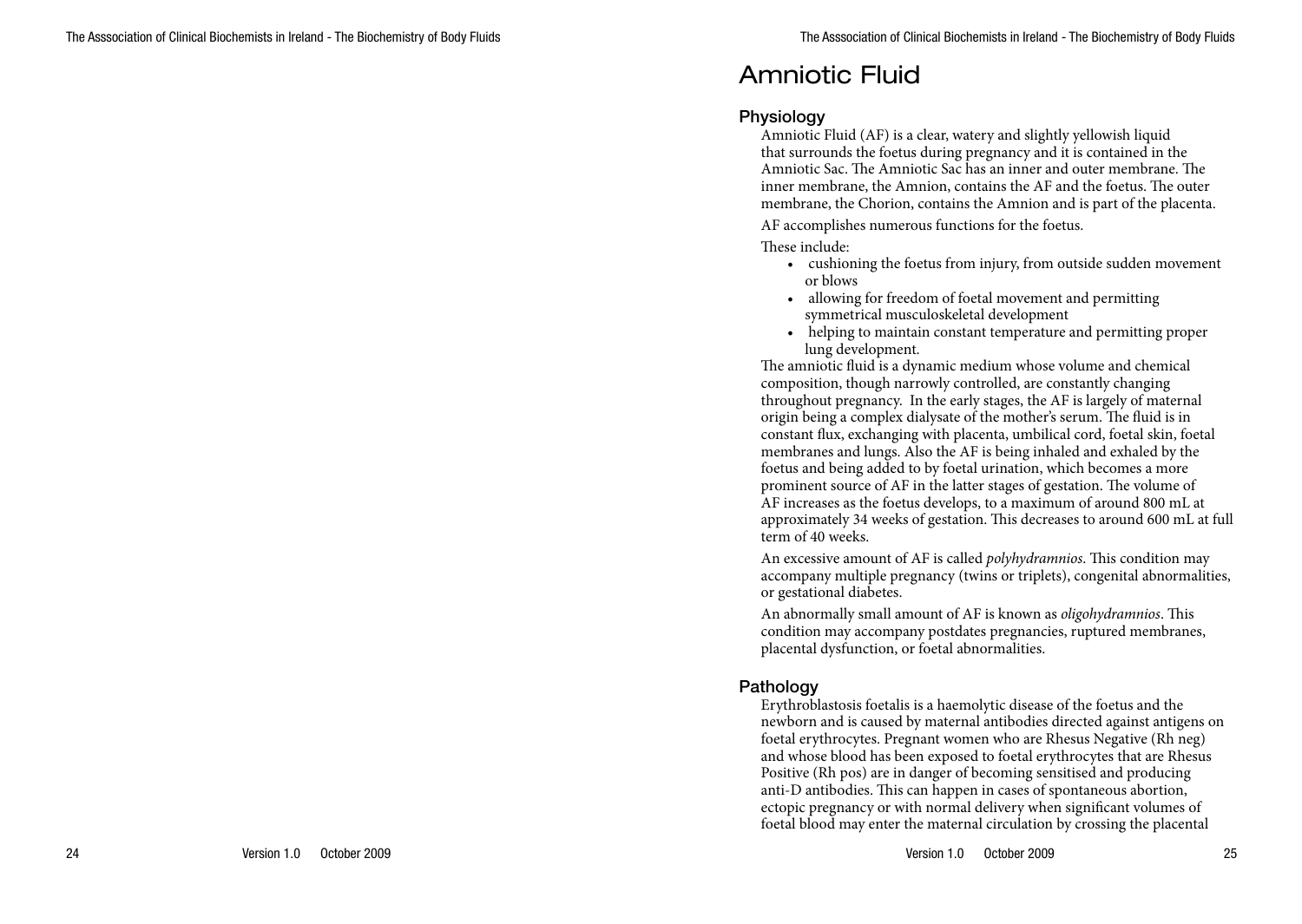barrier. If left untreated this can give rise in subsequent pregnancies, where there is the same Rh neg / Rh pos conflict, to Erythroblastosis foetalis, also known as isoimmune disease or haemolytic disease of the new born (HDN) or simply Rh disease. The anti-D antibodies produced are usually of the smaller IgG class and can readily cross the placental barrier and attack the foetal erythrocytes. The severity of Rh disease depends on the degree of the maternal immune response and the level of anti-D antibodies in circulation. In worst case scenarios where the destruction of foetal red cells is excessive, the resulting anaemia causes a cascade of effects that can lead to congestive heart failure and generalised foetal oedema with ascites as well as pleural and pericardial effusions. This condition is known as hydrops foetalis and is generally fatal. One of the consequences of Rh disease is the increase in bilirubin in AF. It was noted by Liley that there was a direct relationship between gestational age, severity of the disease, and amniotic bilirubin concentration.

#### Diagnostic Use

Liley developed a chart of changing AF bilirubin levels and gestation, with three zones delineating the severity of *Rh disease.* This chart ranged from 27 to 40 weeks and was found to be clinically useful and became an important tool for assessing *Rh disease* in pregnancy and is widely adopted. Queenan has since published another predictive chart. This chart ranges from 14 to 40 weeks and has four zones of changing AF bilirubin levels and gestation.

New imaging techniques have largely replaced the use of this test but it does remain of value in individual cases.

# Biochemical Tests

For the obstetrician, looking at the AF bilirubin is an indirect method for assessing the level of anaemia in the foetus. Normal levels of bilirubin in AF are very low (2.7 to 3.1 µmol/l), peaking at around 19 to 22 weeks. Scanning spectrophotometry is used to measure bilirubin at this concentration level. A spectrophotometric scan of normal AF shows a negative sloping straight line (baseline) from 350nm to 550nm. Bilirubin when present will absorb light maximally at 450nm. The absorption difference at 450nm (delta abs @ 450nm), that is from the peak absorbance and the baseline, drawn as a tangent at 350nm and 550nm on the curve, is the *bilirubin index* for that sample. Knowing the gestational age of the sample and using the Liley or Queenan chart, the result is plotted and depending on what zone it lies in, the severity of the *Rh disease* can be evaluated. Only well-trained staff should do the scan. A very fine tangent line is drawn and the delta absorption is calculated manually to the third decimal place. In practice there are always minute amounts of blood contaminating even good Amniotic samples. This can lead to the presence of oxyhaemoglobin, which absorbs at 410nm. The tailing of this peak adds to the absorbance at 450nm. By subtracting 5% of

the delta abs @ 410nm, from the delta abs @ 450nm, the corrected delta abs @ 450nm can be obtained. Depending on the initial result, a second sample is taken from one to four weeks later.

Usually, consecutive AF samples that show decreasing values are associated with mild disease. Usually no action is taken in those cases and pregnancy is allowed progress to full term. Repeat scans that show stable or rising values, are associated with severe anaemia and indicate the need for clinical intervention either by intrauterine transfusion or by early delivery.

All Rh neg mothers that have Rh pos babies are now routinely given anti-D IgG prophylaxis in an attempt to reduce the incidence of *Rh disease*. This works by destroying any Rh pos foetal erythrocytes circulating in the maternal blood before the maternal immune system becomes sensitised. This has resulted in a dramatic reduction in *Rh disease*.

# Analytical Factors

The amniotic sample (10ml approx.) is obtained by amniocentesis under ultrasound guidance. A long thin needle is inserted through the uterus into the amniotic sac, taking care not to contaminate the sample with blood. The AF is put into a brown coloured bottle or sample tube that is totally protected from light as the bilirubin in the sample is very light sensitive. Samples are taken to the laboratory and centrifuged immediately (2000 x g for 5min)

Note the state of the sample, bloodstained, clear, yellow, etc. Every effort should be made to perform the scan there and then but samples can be frozen and scanned at a later date. Use quartz cuvettes, 1.0 cm light path. Fill the cuvette with undiluted centrifuged AF and place in sample holder. Place a saline-filled cuvette in reference holder. Run the scan from 300nm to 600nm at 0.0 - 0.1 absorbance range. Rerun the scan at greater range if indicated. The *bilirubin index* is then calculated as outlined in the previous section; also see the review references below.

# Other Laboratory Tests

Biochemical tests for foetal lung are now obsolete. All premature babies at risk from developing RDS can be treated intratracheally with a nebulized form of exogenous surfactant immediately at birth.

Elevated levels of alpha-fetoprotein (AFP) in amniotic fluid (AF) have long been associated with open neural tube defects and Down's syndrome. Amniocentesis is widely used in the U.S. and in the UK for these conditions but not in this country. Maternal serum may be used with a combination of tests including AFP for screening for neural tube defects and Down's syndrome in this State.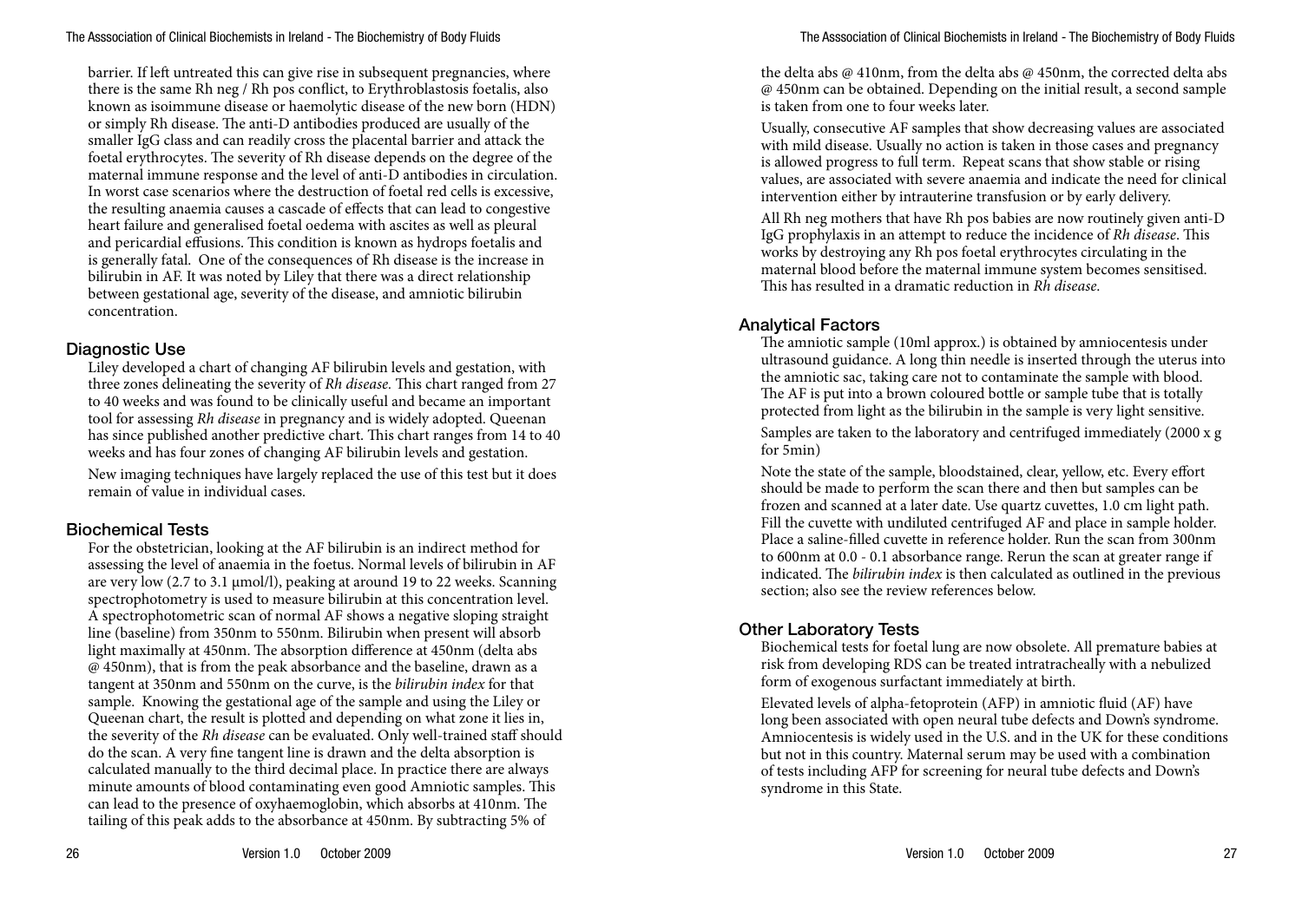#### **References**

- 1. Tietz Textbook of Clinical Chemistry and Molecular Diagnostics, 4<sup>th</sup> Edition Eds. C.A. Burtis, E.R. Ashwood and D.E. Bruns 2006; 2153-2206.
- 2. Handbook of Clinical Laboratory Testing During Pregnancy Ed. A.M. Gronowski 2004; 229-243

# Saliva

# Physiology

Whole saliva is a mixture of oral fluids including salivary gland secretions, cellular material and food debris. Saliva also contains molecules normally found in serum that reach the saliva by several mechanisms: intra-cellular routes include passive diffusion, while extra-cellular routes include ultrafiltration at tight junctions between the cells.

# **Pathology**

Saliva may be affected directly by systemic diseases or may reflect changes in serum concentrations of certain analytes. A reduction in salivary secretions is seen in Sjorgen's Syndrome, while other conditions (malignancy, infection, endocrinopathies) allow bio-markers to be identified and thus aid diagnosis of disease. Exogenous substances such as drugs can also be identified and measured in saliva.

### Diagnostic Use

The primary uses of saliva testing are in the areas of toxicology, endocrinology and infection.

Advantages of using saliva include ease of collection (particularly when such collection requires supervision) and storage. Saliva collection is also non-invasive and stress-free which may be of use in paediatrics and in the measurement of stress affected hormones such as cortisol. Disadvantages of saliva analysis include the low levels of analytes present compared to serum, contamination from the oral cavity before collection, and viscosity of the fluid. Collection may also be difficult in dehydrated patients.

# Biochemical Tests (Endogenous analytes)

#### Infectious Disease

Antibody detection includes Helicobacter pylori, Lyme disease, mumps and measles. Viral particles may be measured by PCR. HIV-1 antibodies is particularly suited to salivary testing due to the non-invasive method of sample collection, reducing the risk of infection for healthcare staff.

#### Hormones

The majority of hormones enter saliva by passive diffusion along a concentration gradient across the acinar cells of the salivary gland. Such hormones are lipid-soluble (i.e. steroids). Salivary levels may represent the free or non-protein-bound hormone levels. Cortisol levels, for example, correlate well with serum levels (except in conditions of increased binding proteins such as pregnancy and during use of the oral contraceptive pill) and may represent 10% of the unbound plasma concentration. However cortisol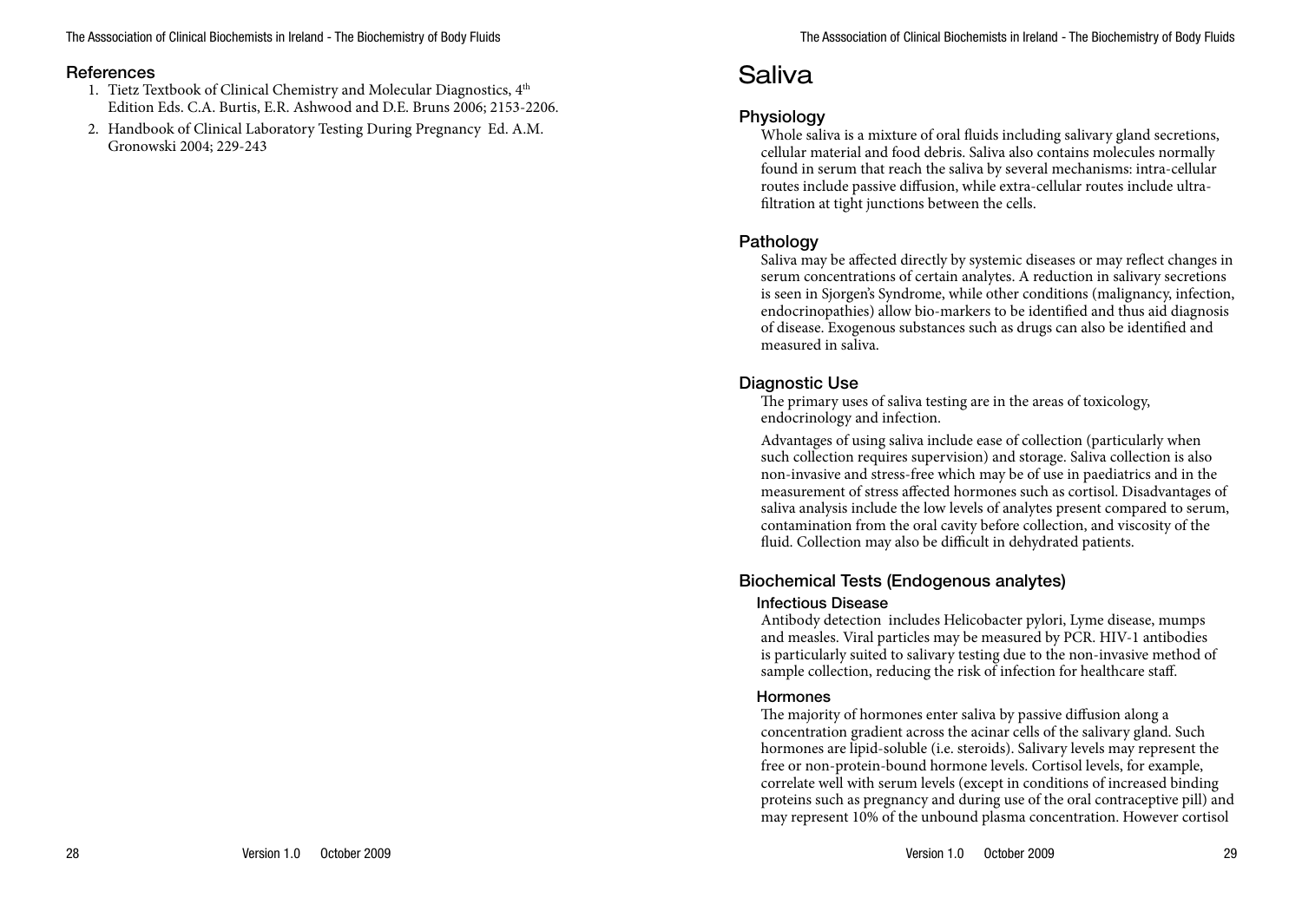#### The Asssociation of Clinical Biochemists in Ireland - The Biochemistry of Body Fluids

may undergo metabolism in the salivary gland to cortisone which may have implications for the specificity of the analytical process. Salivary testosterone also correlates well with serum levels and may be a useful test in research on male hypogonadism or in sports medicine.

# Biochemical Tests (Exogenous analytes)

The presence of a drug in saliva is influenced by the physico-chemical characteristics of the drug molecule. Passive diffusion of small non-ionised molecules is the major mechanism by which a drug will appear in saliva. Since binding proteins do not cross the membrane due to their size, only the unbound fraction of the drug in serum is available for diffusion into saliva. However, this is usually the pharmacologically active fraction. The correlation of blood and serum levels with saliva levels differs depending on the structure of the drug. For acidic drugs, the equilibrium favours blood, while basic drugs are found in higher levels in saliva.

Oral fluid has been seen as a non-invasive alternative to blood but also as an alternative to urine when substitution or adulteration is suspected.

Saliva can be used to detect and/or monitor cotinine, cannabinoids, cocaine, opioids, diazepines, amphetamines and ethanol. Ethanol is neither ionised nor protein–bound and, due to its low molecular weight and lipid solubility, rapidly diffuses into saliva. Thus the oral fluid to plasma concentration of ethanol averages about 1.

# Analytical Factors

Saliva can be collected with or without stimulation. Saliva samples should be collected after a thorough mouth-rinsing, centrifuged to remove debris and frozen immediately. Commercial saliva collectors exist, containing absorbent pads which are left in the mouth for 2-3 minutes. Stimulation, masticatory or gustatory, may affect the concentration of some constituents and / or the pH of saliva. Since this collection method lends itself to being used in an out-patient setting, it is essential that the collection procedure is standardised and explained to the patient.

The preferred method for handling saliva samples before assay is to freeze them. On thawing and centrifugation, the glycoproteins precipitate out leaving a non-viscous fluid that is easier to pipette. Samples can also be heattreated to reduce matrix effects.

# **Conclusion**

Although saliva is useful as a non-invasive test for drugs of abuse and alcohol, these assays are not yet routinely available. The measurement of free cortisol is being investigated as a routine assay and may soon be available but will require the establishment of appropriate cut-off points.

The standard immuno-assays may not be sensitive for the low levels of

analytes present. Salivary proteomics using mass spectrometry methods are potentially the future of saliva testing.

#### **References**

- 1. Kaufman E, "The Diagnostic Applications of Saliva A review" Crit Rev Oral Biol Med 2002; 13:197-212.
- 2. Tietz Textbook of Clinical Chemistry, 3<sup>rd</sup> edition, Saunders; 1998.
- 3. Groschl M, "Current Status of Salivary Hormone Analysis" Clinical Chemistry 2008; 54: 1759-69.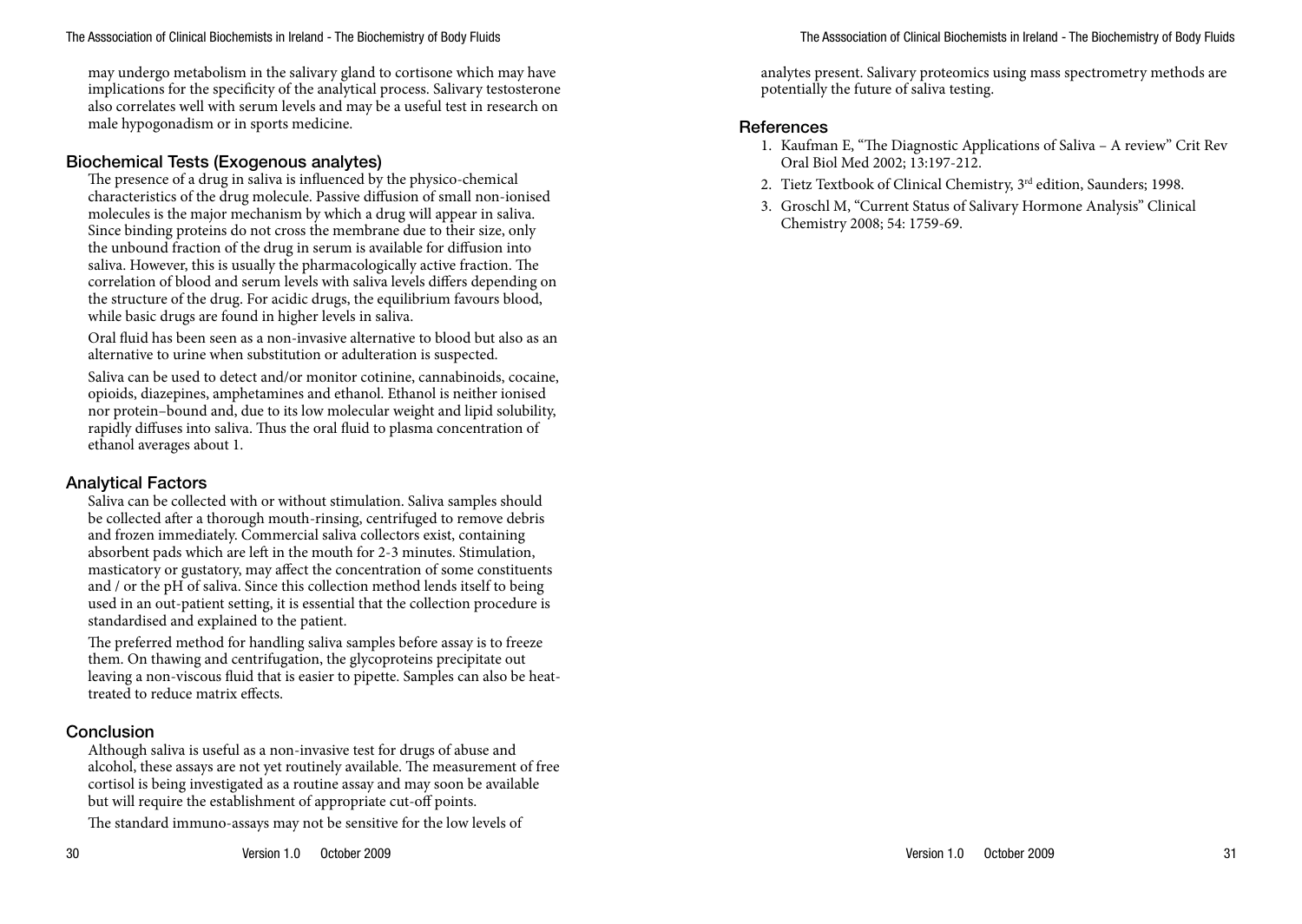# Seminal Fluid

#### **Physiology**

Semen is a fluid formed at ejaculation. It is composed of spermatozoa in seminal plasma. Semen therefore is made up of secretions of all the accessory glands of the male genital tract as well as the testicular sperm component.

The testicular contribution to semen volumetrically forms a relatively small portion of the ejaculate. Other secretions are produced mainly by the seminal vesicles and the prostrate. Small contributions to the seminal plasma are also made by other structures such as the epididymis.

# Pathology

The seminal plasma functions as a nutrient transport medium for the spermatozoa. Changes in one or more of the secretions that form the semen may have effects not only on the concentration of sperm in the ejaculate but also on sperm function. Reproductive failure may be the result of pathology of one of the accessory glands rather than an abnormality of sperm itself.

### Diagnostic Use

Some of the biochemical components of semen are specific to certain accessory glands and their presence or absence in the fluid can be useful diagnostically.

# Biochemical Tests

#### Fructose

Fructose, which is the major source of glycolytic energy in spermatozoa, is produced by the seminal vesicles. A very low fructose level in the semen of an azoospermic man indicates absence of the seminal vesicles and/or vas deferens.

#### Alpha-glycosidase and Glycerylphosphoryl choline

Cases of obstructive azoospermia due to epididymal obstruction can be distinguished from non-obstructive azoospermia by the very low levels of epididymal derived alpha-glycosidase or glycerylphosphoryl choline.

#### Acid Phosphatase

Acid phosphatase is used as a marker for the presence of prostatic fluid.

# Other Laboratory Tests

The evaluation of new therapeutic procedures (assisted reproductive technology) has ensured that the diagnosis of male fertility disorders remain under the microscope rather than in the test tube. However spermatozoa and seminal plasma remain as a resource material for research into aspects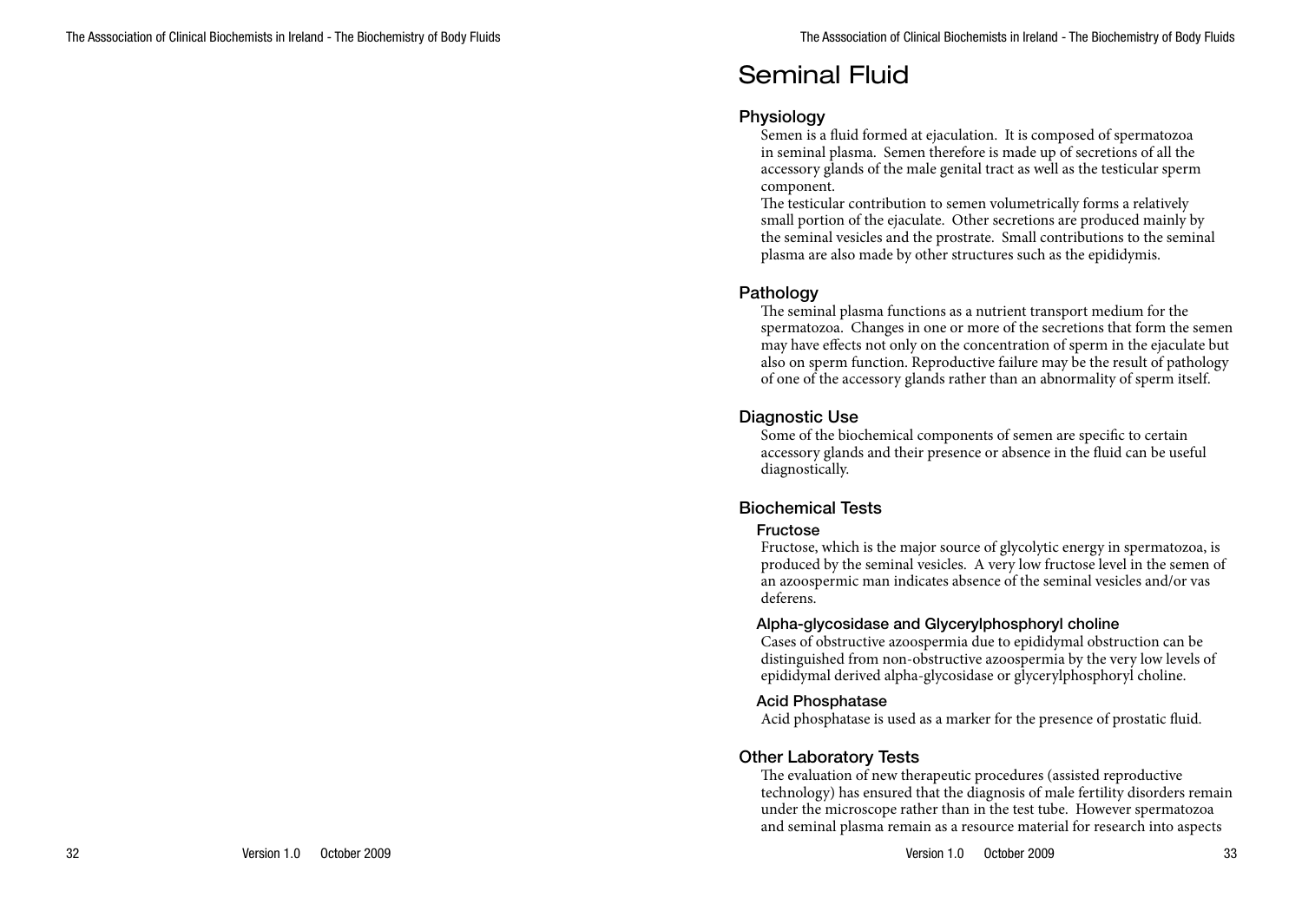of the molecular and cellular events in spermatogenesis

#### Analytical Factors

A fresh sample is required, the sample must be received within 2 hours.

# Synovial Fluid

# Physiology

Synovial fluid is a colourless to light yellow highly viscous fluid which does not clot. It has the consistency of egg white and is found in joint cavities. It is formed as an ultrafiltrate of plasma across the synovial membrane. Its function is to supply nutrients to cartilage, act as a lubricant to joint surfaces and to carry away waste products.

### **Pathology**

Increased volume of synovial fluid may be the result of a variety of pathological processes. Such synovial fluids are often classified pathologically into four groups:

- Non-inflammatory (e.g. Osteoarthritis, neuroarthropathy)
- Inflammatory (e.g. Rheumatoid arthritis, gout)
- • Septic (e.g. Bacterial or fungal infection)
- • Haemorrhagic (e.g. Haemophilia, trauma).

#### Diagnostic Use

Examination of synovial fluid provides important diagnostic information in joint disease. In practice the most common site for collection of synovial fluid is the knee. Normal volume of knee joint fluid is 3-4 ml. Needle aspiration of synovial fluid is known as arthrocentesis.

Synovial fluid analysis is used in differentiating different types of arthritis i.e. infectious, crystal induced, inflammatory, non-inflammatory or haemorrhagic. A number of procedures are utilised to distinguish these conditions.

# Tests Based on Physical Characteristics of Fluid

Initially a "string test" can be performed. This is a simple test of viscocity. Normal fluid, when dropped from a syringe, forms a string of greater than 10-15 cm. Inflammatory fluid has low viscocity and drips like water.

The clarity of the fluid can also be examined at this stage. Normal fluid is transparent and is colourless to light yellow. Non-inflammatory fluid is clear and yellow. Inflammatory and septic fluids are cloudy and yellow/green. Haemorrhagic fluid is cloudy and red/red-brown. Presence of crystals gives fluid a yellow to white appearance.

# Biochemical Tests

The most commonly requested biochemistry test is glucose. A blood sample should be taken at the same time as the knee aspirate. The synovial fluid glucose concentration is normally no more than 0.6 mmol/l lower than the serum concentration. Significantly decreased synovial fluid glucose